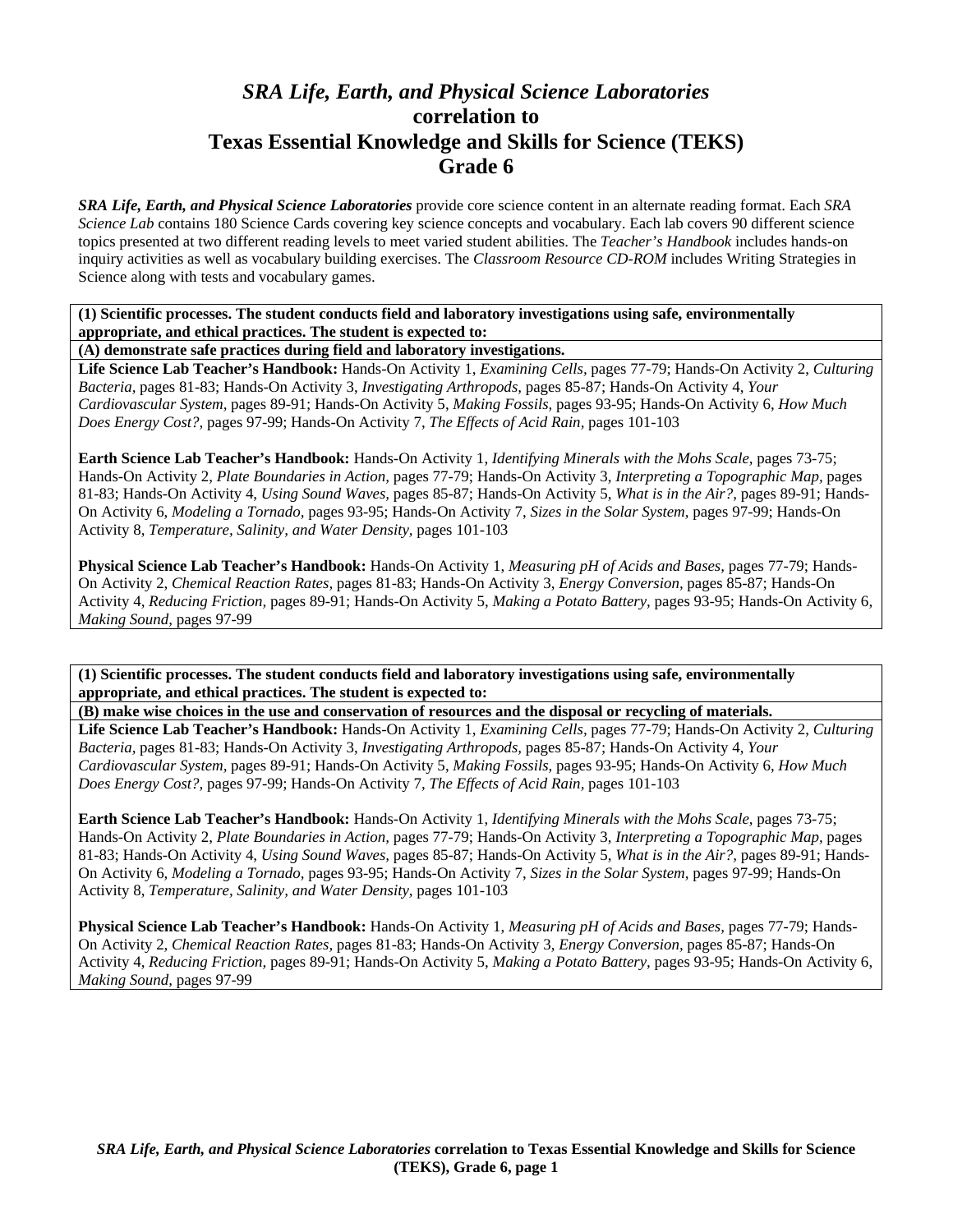**(A) plan and implement investigative procedures including asking questions, formulating testable hypotheses, and selecting and using equipment and technology.** 

**Life Science Lab Teacher's Handbook:** Hands-On Activity 1, *Examining Cells,* pages 77-79; Hands-On Activity 2, *Culturing Bacteria,* pages 81-83; Hands-On Activity 3, *Investigating Arthropods,* pages 85-87; Hands-On Activity 4, *Your Cardiovascular System,* pages 89-91; Hands-On Activity 5, *Making Fossils,* pages 93-95; Hands-On Activity 6, *How Much Does Energy Cost?,* pages 97-99; Hands-On Activity 7, *The Effects of Acid Rain,* pages 101-103

**Earth Science Lab Teacher's Handbook:** Hands-On Activity 1, *Identifying Minerals with the Mohs Scale,* pages 73-75; Hands-On Activity 2, *Plate Boundaries in Action,* pages 77-79; Hands-On Activity 3, *Interpreting a Topographic Map,* pages 81-83; Hands-On Activity 4, *Using Sound Waves,* pages 85-87; Hands-On Activity 5, *What is in the Air?,* pages 89-91; Hands-On Activity 6, *Modeling a Tornado,* pages 93-95; Hands-On Activity 7, *Sizes in the Solar System,* pages 97-99; Hands-On Activity 8, *Temperature, Salinity, and Water Density,* pages 101-103

**Physical Science Lab Teacher's Handbook:** Hands-On Activity 1, *Measuring pH of Acids and Bases,* pages 77-79; Hands-On Activity 2, *Chemical Reaction Rates,* pages 81-83; Hands-On Activity 3, *Energy Conversion,* pages 85-87; Hands-On Activity 4, *Reducing Friction,* pages 89-91; Hands-On Activity 5, *Making a Potato Battery,* pages 93-95; Hands-On Activity 6, *Making Sound,* pages 97-99

**Classroom Resource CD-ROM:** Writing Strategy 8

**(2) Scientific processes. The student uses scientific inquiry methods during field and laboratory investigations. The student is expected to:** 

**(B) collect information by observing and measuring.** 

**Life Science Lab Teacher's Handbook:** Hands-On Activity 1, *Examining Cells,* pages 77-79; Hands-On Activity 2, *Culturing Bacteria,* pages 81-83; Hands-On Activity 3, *Investigating Arthropods,* pages 85-87; Hands-On Activity 4, *Your Cardiovascular System,* pages 89-91; Hands-On Activity 5, *Making Fossils,* pages 93-95; Hands-On Activity 7, *The Effects of Acid Rain,* pages 101-103

**Earth Science Lab Teacher's Handbook:** Hands-On Activity 1, *Identifying Minerals with the Mohs Scale,* pages 73-75; Hands-On Activity 2, *Plate Boundaries in Action,* pages 77-79; Hands-On Activity 3, *Interpreting a Topographic Map,* pages 81-83; Hands-On Activity 4, *Using Sound Waves,* pages 85-87; Hands-On Activity 5, *What is in the Air?,* pages 89-91; Hands-On Activity 6, *Modeling a Tornado,* pages 93-95; Hands-On Activity 7, *Sizes in the Solar System,* pages 97-99; Hands-On Activity 8, *Temperature, Salinity, and Water Density,* pages 101-103

**Physical Science Lab Teacher's Handbook:** Hands-On Activity 1, *Measuring pH of Acids and Bases,* pages 77-79; Hands-On Activity 2, *Chemical Reaction Rates,* pages 81-83; Hands-On Activity 3, *Energy Conversion,* pages 85-87; Hands-On Activity 4, *Reducing Friction,* pages 89-91; Hands-On Activity 5, *Making a Potato Battery,* pages 93-95; Hands-On Activity 6, *Making Sound,* pages 97-99

**Classroom Resource CD-ROM:** Writing Strategy 11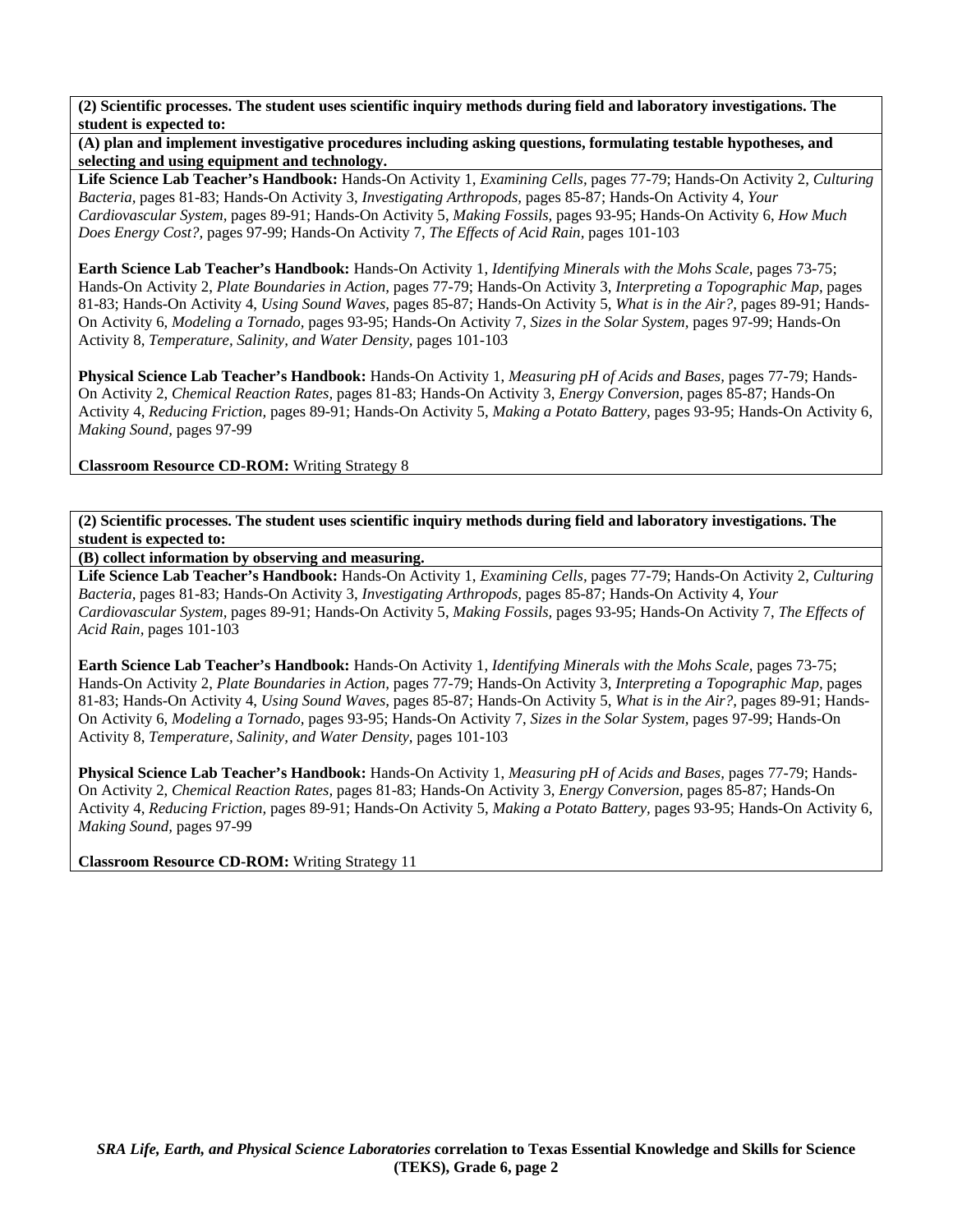**(C) analyze and interpret information to construct reasonable explanations from direct and indirect evidence.** 

**Life Science Lab Teacher's Handbook:** Hands-On Activity 1, *Examining Cells,* pages 77-79; Hands-On Activity 2, *Culturing Bacteria,* pages 81-83; Hands-On Activity 3, *Investigating Arthropods,* pages 85-87; Hands-On Activity 4, *Your Cardiovascular System,* pages 89-91; Hands-On Activity 5, *Making Fossils,* pages 93-95; Hands-On Activity 6, *How Much Does Energy Cost?,* pages 97-99; Hands-On Activity 7, *The Effects of Acid Rain,* pages 101-103

**Earth Science Lab Teacher's Handbook:** Hands-On Activity 1, *Identifying Minerals with the Mohs Scale,* pages 73-75; Hands-On Activity 2, *Plate Boundaries in Action,* pages 77-79; Hands-On Activity 3, *Interpreting a Topographic Map,* pages 81-83; Hands-On Activity 4, *Using Sound Waves,* pages 85-87; Hands-On Activity 5, *What is in the Air?,* pages 89-91; Hands-On Activity 6, *Modeling a Tornado,* pages 93-95; Hands-On Activity 7, *Sizes in the Solar System,* pages 97-99; Hands-On Activity 8, *Temperature, Salinity, and Water Density,* pages 101-103

**Physical Science Lab Teacher's Handbook:** Hands-On Activity 1, *Measuring pH of Acids and Bases,* pages 77-79; Hands-On Activity 2, *Chemical Reaction Rates,* pages 81-83; Hands-On Activity 3, *Energy Conversion,* pages 85-87; Hands-On Activity 4, *Reducing Friction,* pages 89-91; Hands-On Activity 5, *Making a Potato Battery,* pages 93-95; Hands-On Activity 6, *Making Sound,* pages 97-99

**(2) Scientific processes. The student uses scientific inquiry methods during field and laboratory investigations. The student is expected to:** 

### **(D) communicate valid conclusions.**

**Life Science Lab Teacher's Handbook:** Hands-On Activity 1, *Examining Cells,* pages 77-79; Hands-On Activity 2, *Culturing Bacteria,* pages 81-83; Hands-On Activity 3, *Investigating Arthropods,* pages 85-87; Hands-On Activity 4, *Your Cardiovascular System,* pages 89-91; Hands-On Activity 5, *Making Fossils,* pages 93-95; Hands-On Activity 6, *How Much Does Energy Cost?,* pages 97-99; Hands-On Activity 7, *The Effects of Acid Rain,* pages 101-103

**Earth Science Lab Teacher's Handbook:** Hands-On Activity 1, *Identifying Minerals with the Mohs Scale,* pages 73-75; Hands-On Activity 2, *Plate Boundaries in Action,* pages 77-79; Hands-On Activity 3, *Interpreting a Topographic Map,* pages 81-83; Hands-On Activity 4, *Using Sound Waves,* pages 85-87; Hands-On Activity 5, *What is in the Air?,* pages 89-91; Hands-On Activity 6, *Modeling a Tornado,* pages 93-95; Hands-On Activity 7, *Sizes in the Solar System,* pages 97-99; Hands-On Activity 8, *Temperature, Salinity, and Water Density,* pages 101-103

**Physical Science Lab Teacher's Handbook:** Hands-On Activity 1, *Measuring pH of Acids and Bases,* pages 77-79; Hands-On Activity 2, *Chemical Reaction Rates,* pages 81-83; Hands-On Activity 3, *Energy Conversion,* pages 85-87; Hands-On Activity 4, *Reducing Friction,* pages 89-91; Hands-On Activity 5, *Making a Potato Battery,* pages 93-95; Hands-On Activity 6, *Making Sound,* pages 97-99

**Classroom Resource CD-ROM:** Writing Strategy 18

**(2) Scientific processes. The student uses scientific inquiry methods during field and laboratory investigations. The student is expected to:** 

**(E) construct graphs, tables, maps, and charts using tools including computers to organize, examine, and evaluate data. Life Science Lab Teacher's Handbook:** Hands-On Activity 2, *Culturing Bacteria,* pages 81-83; Hands-On Activity 3, *Investigating Arthropods,* pages 85-87; Hands-On Activity 4, *Your Cardiovascular System,* pages 89-91; Hands-On Activity 7, *The Effects of Acid Rain,* pages 101-103

**Earth Science Lab Teacher's Handbook:** Hands-On Activity 1, *Identifying Minerals with the Mohs Scale,* pages 73-75; Hands-On Activity 5, *What is in the Air?,* pages 89-91; Hands-On Activity 7, *Sizes in the Solar System,* pages 97-99; Hands-On Activity 8, *Temperature, Salinity, and Water Density,* pages 101-103

**Physical Science Lab Teacher's Handbook:** Hands-On Activity 1, *Measuring pH of Acids and Bases,* pages 77-79; Hands-On Activity 2, *Chemical Reaction Rates,* pages 81-83; Hands-On Activity 3, *Energy Conversion,* pages 85-87; Hands-On Activity 4, *Reducing Friction,* pages 89-91; Hands-On Activity 6, *Making Sound,* pages 97-99 **Classroom Resource CD-ROM:** Writing Strategy 5, 16, 22, 24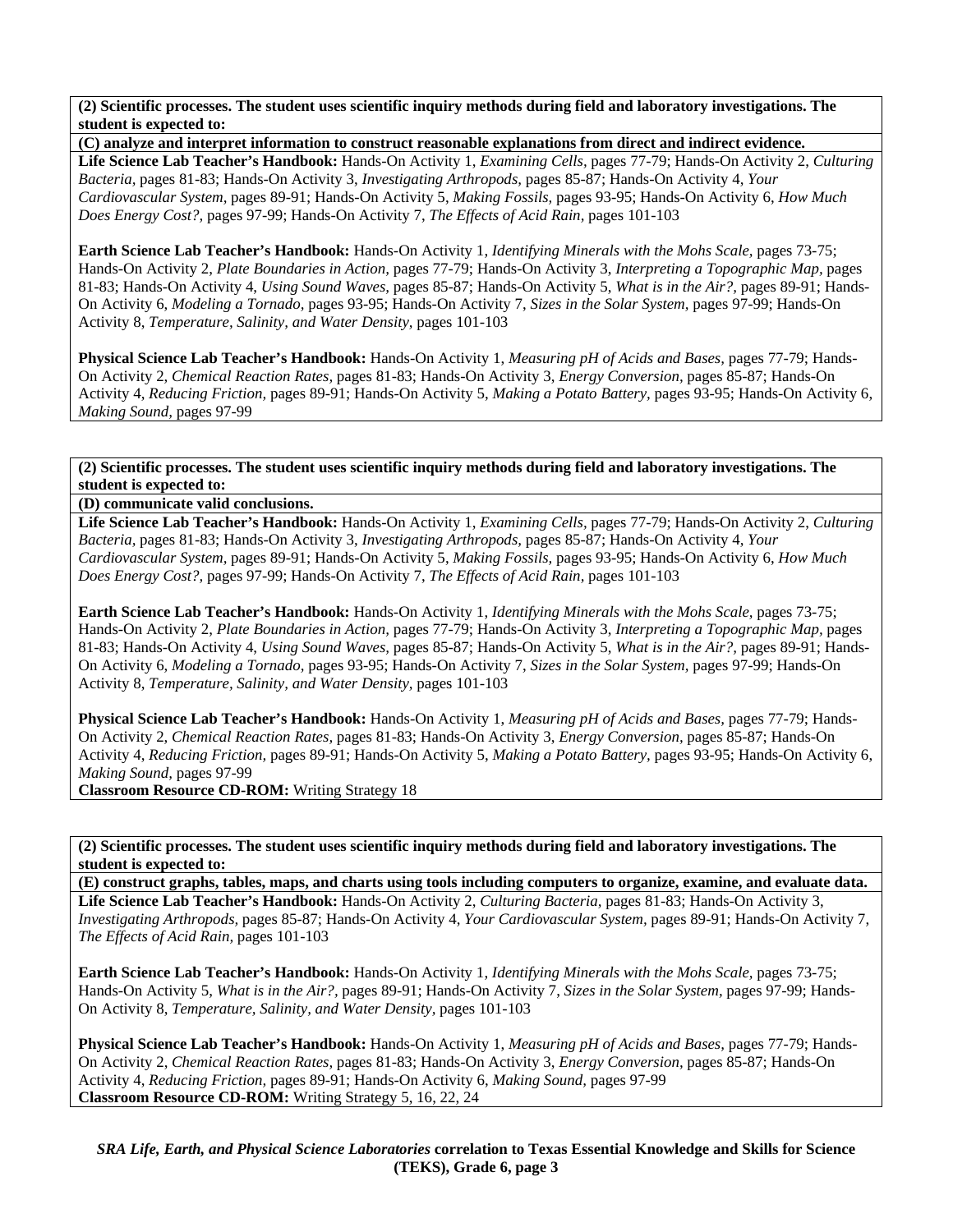**(A) analyze, review, and critique scientific explanations, including hypotheses and theories, as to their strengths and weaknesses using scientific evidence and information.** 

**Earth Science Lab, Level A: Cards 10, 68, 72, 78 Earth Science Lab, Level B: Cards 10, 68, 72, 78** 

Physical Science Lab, Level A: Cards 3, 53, 59 **Physical Science Lab, Level B: Cards 3, 53, 59 Physical Science Lab Teacher's Handbook:** Hands-On Activity 2, *Chemical Reaction Rates,* pages 81-83; Hands-On Activity 3, *Energy Conversion,* pages 85-87

**(3) Scientific processes. The student uses critical thinking and scientific problem solving to make informed decisions. The student is expected to:** 

**(B) draw inferences based on data related to promotional materials for products and services.** 

This concept is not covered at this level.

**(3) Scientific processes. The student uses critical thinking and scientific problem solving to make informed decisions. The student is expected to:** 

**(C) represent the natural world using models and identify their limitations.** 

**Life Science Lab Teacher's Handbook:** Hands-On Activity 4, *Your Cardiovascular System,* pages 89-91; Hands-On Activity 5, *Making Fossils,* pages 93-95; Hands-On Activity 6, *How Much Does Energy Cost?,* pages 97-99

**Earth Science Lab Teacher's Handbook:** Hands-On Activity 2, *Plate Boundaries in Action,* pages 77-79; Hands-On Activity 6, *Modeling a Tornado,* pages 93-95; Hands-On Activity 7, *Sizes in the Solar System,* pages 97-99

**Physical Science Lab Teacher's Handbook:** Hands-On Activity 5, *Making a Potato Battery,* pages 93-95; Hands-On Activity 6, *Making Sound,* pages 97-99

**Classroom Resource CD-ROM:** Writing Strategy 20

**(3) Scientific processes. The student uses critical thinking and scientific problem solving to make informed decisions. The student is expected to:** 

**(D) evaluate the impact of research on scientific thought, society, and the environment.**  Life Science Lab, Level A: Cards 5, 49, 59, 64, 69, 83, 87, 88, 89, 90

Life Science Lab, Level B: Cards 5, 49, 59, 64, 69, 83, 87, 88, 89, 90

**Earth Science Lab, Level A:** Cards 16, 20, 31, 37, 51, 54, 68, 70, 72, 79, 80, 81, 88 **Earth Science Lab, Level B:** Cards 16, 20, 31, 37, 51, 54, 58, 70, 72, 79, 80, 81, 88

**Physical Science Lab, Level A:** Cards 34, 38, 46, 47, 48, 49, 70, 72, 73, 76, 81, 84, 90 **Physical Science Lab, Level B:** Cards 34, 38, 46, 47, 48, 49, 70, 72, 73, 76, 81, 84, 90 **Physical Science Lab Teacher's Handbook:** Hands-On Activity 3, *Energy Conversion,* pages 85-87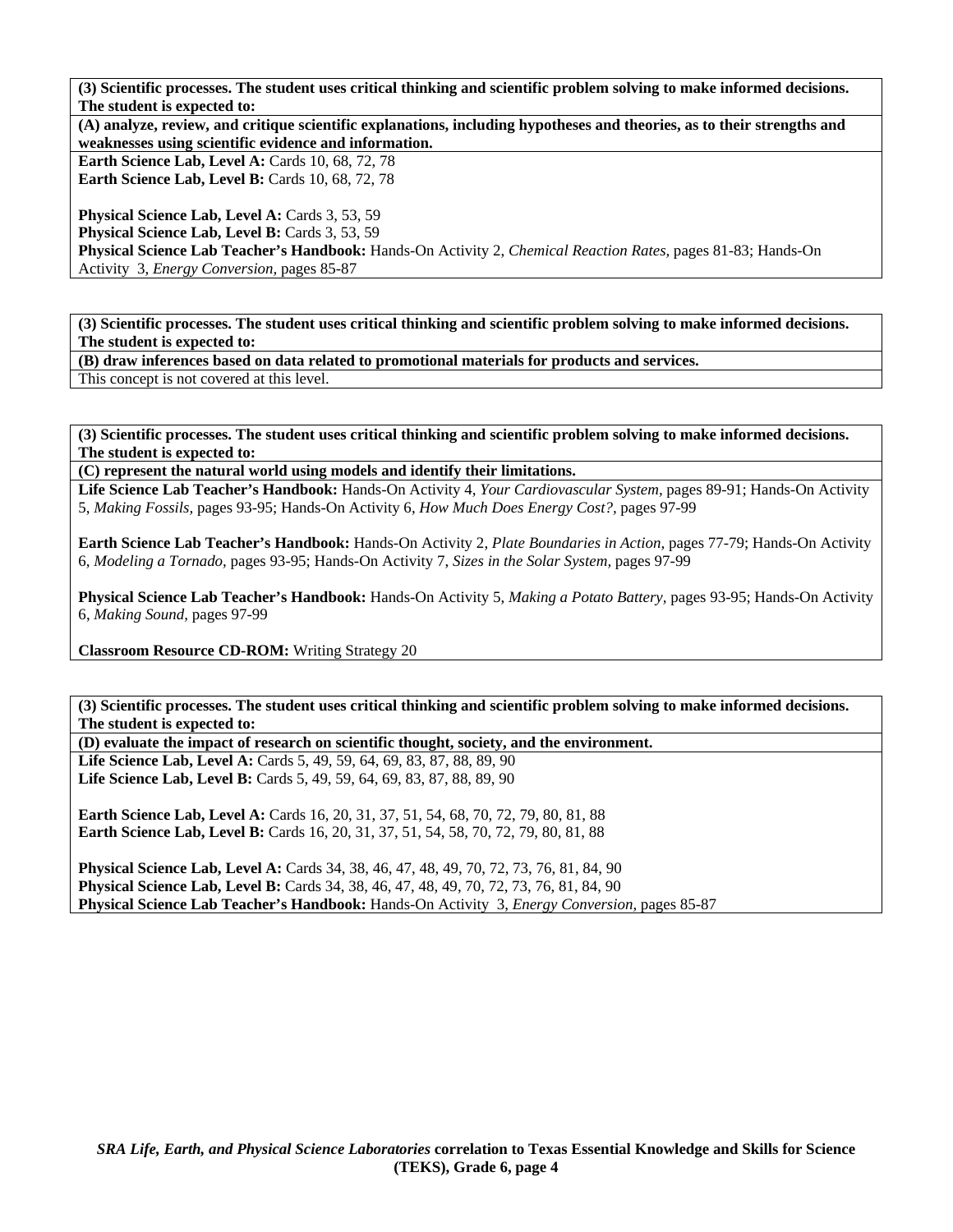| (E) connect Grade 6 science concepts with the history of science and contributions of scientists. |
|---------------------------------------------------------------------------------------------------|
| Life Science Lab, Level A: Cards $2, 5, 46, 59$                                                   |
| Life Science Lab, Level B: Cards 2, 5, 46, 59                                                     |
|                                                                                                   |
| <b>Earth Science Lab, Level A: Cards 10, 68, 72, 78</b>                                           |
| Earth Science Lab, Level B: Cards 10, 68, 72, 78                                                  |
|                                                                                                   |
| Physical Science Lab, Level A: Cards 3, 7, 17, 55                                                 |
| Physical Science Lab, Level B: Cards 3, 7, 17, 55                                                 |

**(4) Scientific processes. The student knows how to use a variety of tools and methods to conduct scientific inquiry. The student is expected to:** 

**(A) collect, analyze, and record information using tools including beakers, Petri dishes, meter sticks, graduated cylinders, weather instruments, timing devices, hot plates, test tubes, safety goggles, spring scales, magnets, balances, microscopes, telescopes, thermometers, calculators, field equipment, compasses, computers, and computer probes. Life Science Lab Teacher's Handbook:** Hands-On Activity 1, *Examining Cells,* pages 77-79; Hands-On Activity 2, *Culturing Bacteria,* pages 81-83; Hands-On Activity 3, *Investigating Arthropods,* pages 85-87; Hands-On Activity 4, *Your Cardiovascular System,* pages 89-91; Hands-On Activity 5, *Making Fossils,* pages 93-95; Hands-On Activity 6, *How Much Does Energy Cost?,* pages 97-99; Hands-On Activity 7, *The Effects of Acid Rain,* pages 101-103

**Earth Science Lab Teacher's Handbook:** Hands-On Activity 1, *Identifying Minerals with the Mohs Scale,* pages 73-75; Hands-On Activity 2, *Plate Boundaries in Action,* pages 77-79; Hands-On Activity 3, *Interpreting a Topographic Map,* pages 81-83; Hands-On Activity 4, *Using Sound Waves,* pages 85-87; Hands-On Activity 5, *What is in the Air?,* pages 89-91; Hands-On Activity 6, *Modeling a Tornado,* pages 93-95; Hands-On Activity 7, *Sizes in the Solar System,* pages 97-99; Hands-On Activity 8, *Temperature, Salinity, and Water Density,* pages 101-103

**Physical Science Lab Teacher's Handbook:** Hands-On Activity 1, *Measuring pH of Acids and Bases,* pages 77-79; Hands-On Activity 2, *Chemical Reaction Rates,* pages 81-83; Hands-On Activity 3, *Energy Conversion,* pages 85-87; Hands-On Activity 4, *Reducing Friction,* pages 89-91; Hands-On Activity 5, *Making a Potato Battery,* pages 93-95; Hands-On Activity 6, *Making Sound,* pages 97-99

**(4) Scientific processes. The student knows how to use a variety of tools and methods to conduct scientific inquiry. The student is expected to:** 

**(B) identify patterns in collected information using percentage, average, range, and frequency.** 

**Life Science Lab Teacher's Handbook:** Hands-On Activity 2, *Culturing Bacteria,* pages 81-83; Hands-On Activity 4, *Your Cardiovascular System,* pages 89-91; Hands-On Activity 6, *How Much Does Energy Cost?,* pages 97-99

**Earth Science Lab Teacher's Handbook:** Hands-On Activity 7, *Sizes in the Solar System,* pages 97-99

**Physical Science Lab Teacher's Handbook:** Hands-On Activity 3, *Energy Conversion,* pages 85-87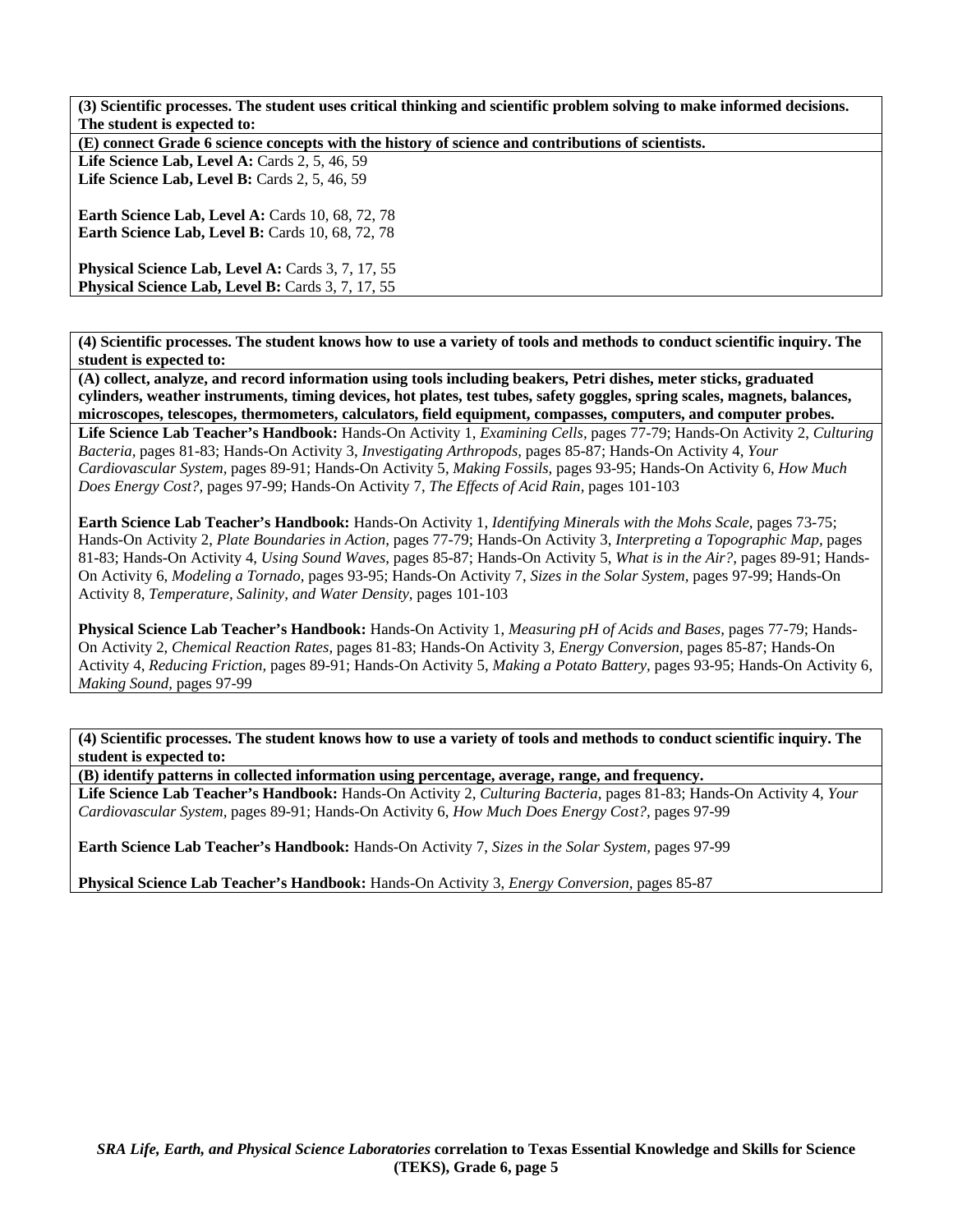**(5) Science concepts. The student knows that systems may combine with other systems to form a larger system. The student is expected to:** 

**(A) identify and describe a system that results from the combination of two or more systems such as in the solar system.**  Life Science Lab, Level A: Cards 1, 6, 7, 9, 10, 17, 23, 24, 25, 41, 42, 43, 45, 46, 47, 48, 49, 50, 51, 52, 53, 54, 55, 56, 57, 58, 60, 61, 62, 63, 64, 65, 69, 70, 71, 72, 73, 74, 75, 76, 77, 78, 79, 80, 81, 82, 83, 84, 85, 87, 88, 89, 90

Life Science Lab, Level B: Cards 1, 6, 7, 9, 10, 17, 23, 24, 25, 41, 42, 43, 45, 46, 47, 48, 49, 50, 51, 52, 53, 54, 55, 56, 57, 58, 60, 61, 62, 63, 64, 65, 69, 70, 71, 72, 73, 74, 75, 76, 77, 78, 79, 80, 81, 82, 83, 84, 85, 87, 88, 89, 90

**Life Science Lab Teacher's Handbook:** Hands-On Activity 1, *Examining Cells,* pages 77-79; Hands-On Activity 4, *Your Cardiovascular System,* pages 89-91; Hands-On Activity 6, *How Much Does Energy Cost?,* pages 97-99; Hands-On Activity 7, *The Effects of Acid Rain,* pages 101-103

**Earth Science Lab, Level A:** Cards 1, 2, 6, 7, 8, 9, 10, 11, 12, 13, 14, 15, 16, 17, 18, 20, 21, 22, 23, 24, 25, 26, 27, 28, 29, 30, 31, 32, 33, 34, 35, 36, 37, 38, 39, 40, 41, 42, 43, 44, 45, 46, 47, 48, 49, 50, 51, 52, 53, 54, 55, 56, 57, 58, 59, 60, 61, 62, 63, 64, 65, 66, 67, 68, 69, 70, 71, 72, 73, 74, 75, 76, 77, 78, 79, 80, 81, 82, 83, 84, 85, 86, 87, 88, 89, 89, 90

Earth Science Lab, Level B: Cards 1, 2, 6, 7, 8, 9, 10, 11, 12, 13, 14, 15, 16, 17, 18, 20, 21, 22, 23, 24, 25, 26, 27, 28, 29, 30, 31, 32, 33, 34, 35, 36, 37, 38, 39, 40, 41, 42, 43, 44, 45, 46, 47, 48, 49, 50, 51, 52, 53, 54, 55, 56, 57, 58, 59, 60, 61, 62, 63, 64, 65, 66, 67, 68, 69, 70, 71, 72, 73, 74, 75, 76, 77, 78, 79, 80, 81, 82, 83, 84, 85, 86, 87, 88, 89, 89, 90

**Earth Science Lab Teacher's Handbook:** Hands-On Activity 2, *Plate Boundaries in Action,* pages 77-79; Hands-On Activity 4, *Using Sound Waves,* pages 85-87; Hands-On Activity 5, *What is in the Air?,* pages 89-91; Hands-On Activity 6, *Modeling a Tornado,* pages 93-95; Hands-On Activity 7, *Sizes in the Solar System,* pages 97-99; Hands-On Activity 8, *Temperature, Salinity, and Water Density,* pages 101-103

**Physical Science Lab, Level A:** Cards 1, 2, 3, 4, 5, 6, 7, 8, 9, 10, 11, 12, 13, 14, 15, 16, 17, 18, 19, 20, 21, 22, 23, 24, 25, 26, 27, 28, 29, 30, 31, 32, 33, 34, 35, 36, 37, 38, 39, 40, 41, 42, 43, 44, 45, 46, 47, 48, 49, 50, 51, 52, 53, 54, 55, 56, 57, 58, 59, 60, 61, 62, 63, 64, 65, 66, 67, 68, 69, 70, 71, 72, 73, 74, 75, 76, 77, 78, 79, 80, 81, 82, 83, 84, 85, 86, 87, 88, 89, 89, 90 **Physical Science Lab, Level B:** Cards 1, 2, 3, 4, 5, 6, 7, 8, 9, 10, 11, 12, 13, 14, 15, 16, 17, 18, 19, 20, 21, 22, 23, 24, 25, 26, 27, 28, 29, 30, 31, 32, 33, 34, 35, 36, 37, 38, 39, 40, 41, 42, 43, 44, 45, 46, 47, 48, 49, 50, 51, 52, 53, 54, 55, 56, 57, 58, 59, 60, 61, 62, 63, 64, 65, 66, 67, 68, 69, 70, 71, 72, 73, 74, 75, 76, 77, 78, 79, 80, 81, 82, 83, 84, 85, 86, 87, 88, 89, 89, 90 **Physical Science Lab Teacher's Handbook:** Hands-On Activity 1, *Measuring pH of Acids and Bases,* pages 77-79; Hands-On Activity 2, *Chemical Reaction Rates,* pages 81-83; Hands-On Activity 3, *Energy Conversion,* pages 85-87; Hands-On Activity 4, *Reducing Friction,* pages 89-91; Hands-On Activity 5, *Making a Potato Battery,* pages 93-95; Hands-On Activity 6, *Making Sound,* pages 97-99

**Classroom Resource CD-ROM:** Writing Strategy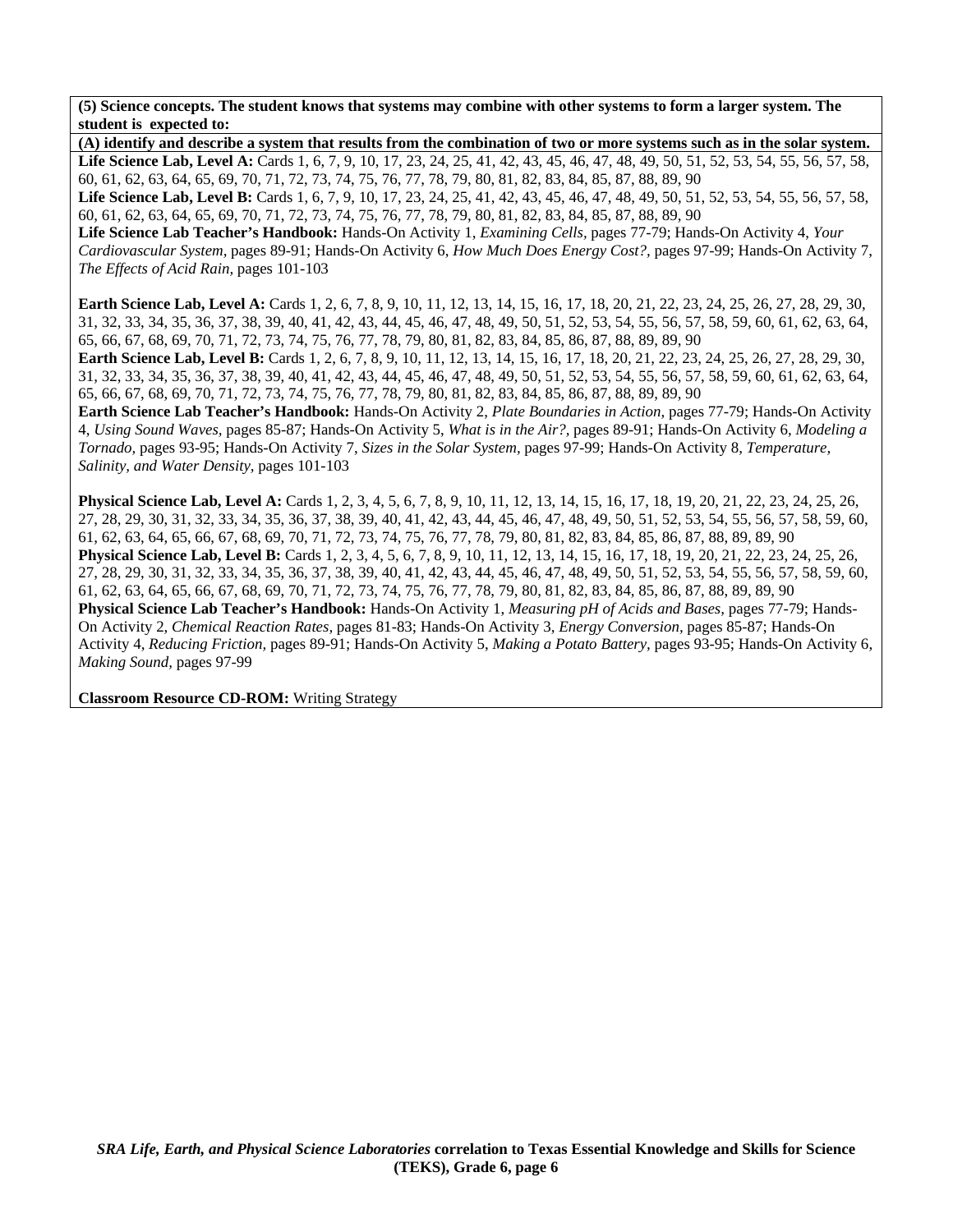**(5) Science concepts. The student knows that systems may combine with other systems to form a larger system. The student is expected to:** 

**(B) describe how the properties of a system are different from the properties of its parts.** 

Life Science Lab, Level A: Cards 1, 6, 7, 9, 10, 17, 23, 24, 25, 41, 42, 43, 45, 46, 47, 48, 49, 50, 51, 52, 53, 54, 55, 56, 57, 58, 60, 61, 62, 63, 64, 65, 69, 70, 71, 72, 73, 74, 75, 76, 77, 78, 79, 80, 81, 82, 83, 84, 85, 87, 88, 89, 90 Life Science Lab, Level B: Cards 1, 6, 7, 9, 10, 17, 23, 24, 25, 41, 42, 43, 45, 46, 47, 48, 49, 50, 51, 52, 53, 54, 55, 56, 57, 58, 60, 61, 62, 63, 64, 65, 69, 70, 71, 72, 73, 74, 75, 76, 77, 78, 79, 80, 81, 82, 83, 84, 85, 87, 88, 89, 90 **Life Science Lab Teacher's Handbook:** Hands-On Activity 1, *Examining Cells,* pages 77-79; Hands-On Activity 4, *Your Cardiovascular System,* pages 89-91; Hands-On Activity 6, *How Much Does Energy Cost?,* pages 97-99; Hands-On Activity 7,

*The Effects of Acid Rain,* pages 101-103

**Earth Science Lab, Level A:** Cards 1, 2, 6, 7, 8, 9, 10, 11, 12, 13, 14, 15, 16, 17, 18, 20, 21, 22, 23, 24, 25, 26, 27, 28, 29, 30, 31, 32, 33, 34, 35, 36, 37, 38, 39, 40, 41, 42, 43, 44, 45, 46, 47, 48, 49, 50, 51, 52, 53, 54, 55, 56, 57, 58, 59, 60, 61, 62, 63, 64, 65, 66, 67, 68, 69, 70, 71, 72, 73, 74, 75, 76, 77, 78, 79, 80, 81, 82, 83, 84, 85, 86, 87, 88, 89, 89, 90

Earth Science Lab, Level B: Cards 1, 2, 6, 7, 8, 9, 10, 11, 12, 13, 14, 15, 16, 17, 18, 20, 21, 22, 23, 24, 25, 26, 27, 28, 29, 30, 31, 32, 33, 34, 35, 36, 37, 38, 39, 40, 41, 42, 43, 44, 45, 46, 47, 48, 49, 50, 51, 52, 53, 54, 55, 56, 57, 58, 59, 60, 61, 62, 63, 64, 65, 66, 67, 68, 69, 70, 71, 72, 73, 74, 75, 76, 77, 78, 79, 80, 81, 82, 83, 84, 85, 86, 87, 88, 89, 89, 90

**Earth Science Lab Teacher's Handbook:** Hands-On Activity 2, *Plate Boundaries in Action,* pages 77-79; Hands-On Activity 4, *Using Sound Waves,* pages 85-87; Hands-On Activity 5, *What is in the Air?,* pages 89-91; Hands-On Activity 6, *Modeling a Tornado,* pages 93-95; Hands-On Activity 7, *Sizes in the Solar System,* pages 97-99; Hands-On Activity 8, *Temperature, Salinity, and Water Density,* pages 101-103

**Physical Science Lab, Level A:** Cards 1, 2, 3, 4, 5, 6, 7, 8, 9, 10, 11, 12, 13, 14, 15, 16, 17, 18, 19, 20, 21, 22, 23, 24, 25, 26, 27, 28, 29, 30, 31, 32, 33, 34, 35, 36, 37, 38, 39, 40, 41, 42, 43, 44, 45, 46, 47, 48, 49, 50, 51, 52, 53, 54, 55, 56, 57, 58, 59, 60, 61, 62, 63, 64, 65, 66, 67, 68, 69, 70, 71, 72, 73, 74, 75, 76, 77, 78, 79, 80, 81, 82, 83, 84, 85, 86, 87, 88, 89, 89, 90 **Physical Science Lab, Level B:** Cards 1, 2, 3, 4, 5, 6, 7, 8, 9, 10, 11, 12, 13, 14, 15, 16, 17, 18, 19, 20, 21, 22, 23, 24, 25, 26, 27, 28, 29, 30, 31, 32, 33, 34, 35, 36, 37, 38, 39, 40, 41, 42, 43, 44, 45, 46, 47, 48, 49, 50, 51, 52, 53, 54, 55, 56, 57, 58, 59, 60, 61, 62, 63, 64, 65, 66, 67, 68, 69, 70, 71, 72, 73, 74, 75, 76, 77, 78, 79, 80, 81, 82, 83, 84, 85, 86, 87, 88, 89, 89, 90 **Physical Science Lab Teacher's Handbook:** Hands-On Activity 1, *Measuring pH of Acids and Bases,* pages 77-79; Hands-On Activity 2, *Chemical Reaction Rates,* pages 81-83; Hands-On Activity 3, *Energy Conversion,* pages 85-87; Hands-On Activity 4, *Reducing Friction,* pages 89-91; Hands-On Activity 5, *Making a Potato Battery,* pages 93-95; Hands-On Activity 6, *Making Sound,* pages 97-99

**Classroom Resource CD-ROM:** Writing Strategy

**(6) Science concepts. The student knows that there is a relationship between fore and motion. The student is expected to:** 

**(A) identify and describe the changes in position, direction, and speed of an object when acted upon by force. Physical Science Lab, Level A:** Cards 50, 51, 52, 53, 54, 55, 56, 57, 58, 59, 63, 64 **Physical Science Lab, Level B:** Cards 50, 51, 52, 53, 54, 55, 56, 57, 58, 59, 63, 64 **Physical Science Lab Teacher's Handbook:** Hands-On Activity 4, *Reducing Friction,* pages 89-91

**(6) Science concepts. The student knows that there is a relationship between fore and motion. The student is expected to:** 

**(B) demonstrate that changes in motion can be measured and graphically represented.** 

Physical Science Lab, Level A: Cards 50, 51, 52, 53

**Physical Science Lab, Level B: Cards 50, 51, 52, 53** 

**Physical Science Lab Teacher's Handbook:** Hands-On Activity 4, *Reducing Friction,* pages 89-91; Hands-On Activity 6, *Making Sound,* pages 97-99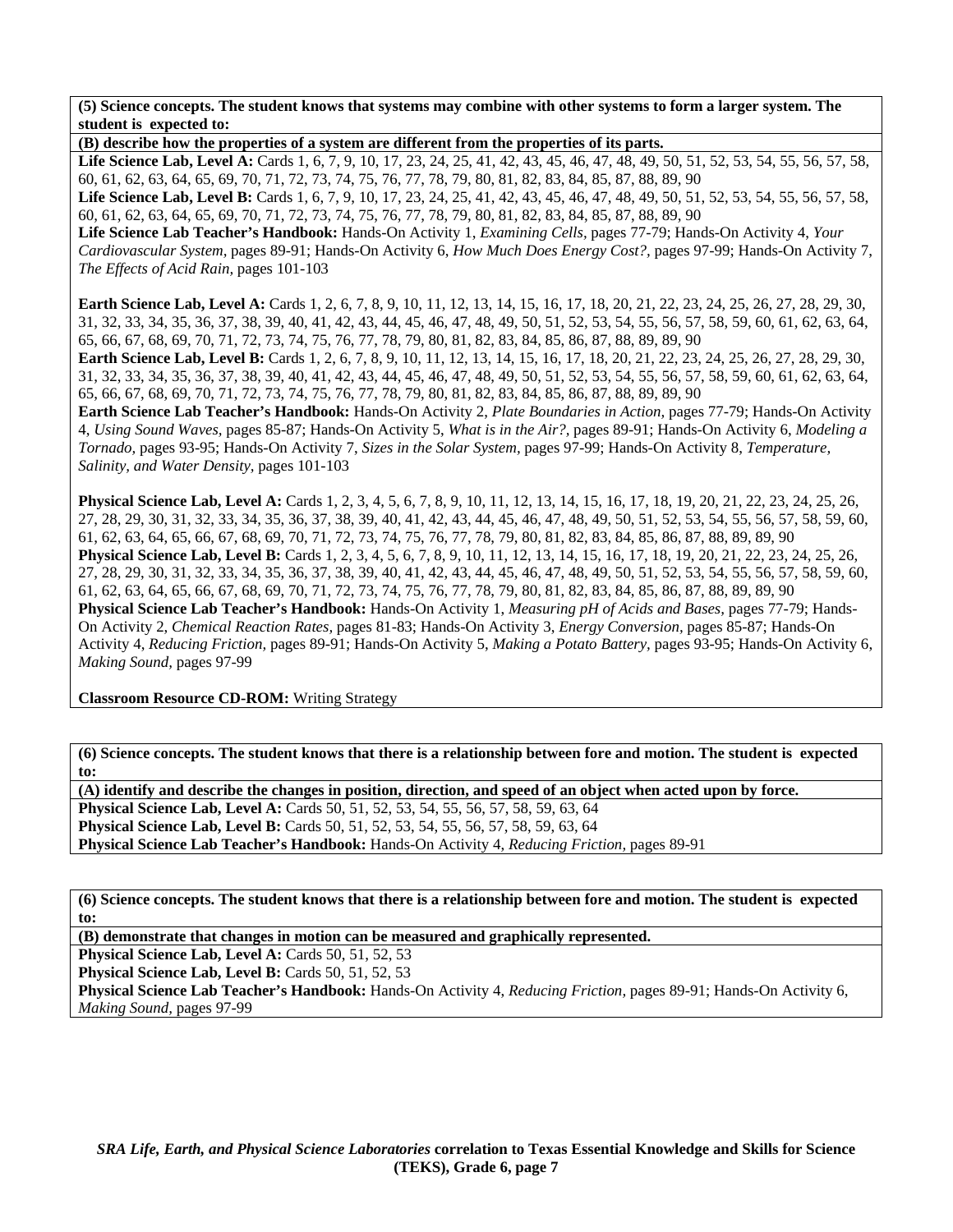**(6) Science concepts. The student knows that there is a relationship between fore and motion. The student is expected to:** 

**(C) identify forces that shape features of the Earth including uplifting, movement of water, and volcanic activity.**  Earth Science Lab, Level A: Cards 10, 11, 12, 13, 14, 15, 16, 17, 22, 24, 25, 26, 27, 28 Earth Science Lab, Level B: Cards 10, 11, 12, 13, 14, 15, 16, 17, 22, 24, 25, 26, 27, 28 **Earth Science Lab Teacher's Handbook:** Hands-On Activity 2, *Plate Boundaries in Action,* pages 77-79

**(7) The student knows that substances have physical and chemical properties. The student is expected to: (A) demonstrate that new substances can be made when two or more substances are chemically combined and compare the properties of the new substances to the original substances.** 

**Physical Science Lab, Level A: Cards 9, 11, 27, 28, 29 Physical Science Lab, Level B: Cards 9, 11, 27, 28, 29** 

**Physical Science Lab Teacher's Handbook:** Hands-On Activity 2, *Chemical Reaction Rates,* pages 81-83

**(7) The student knows that substances have physical and chemical properties. The student is expected to: (B) classify substances by their physical and chemical properties. Physical Science Lab, Level A:** Cards 1, 2, 5, 7, 8, 9, 10, 11, 12, 13, 14, 15, 16, 18, 19, 20, 31, 32 **Physical Science Lab, Level B:** Cards 1, 2, 5, 7, 8, 9, 10, 11, 12, 13, 14, 15, 16, 18, 19, 20, 31, 32

**(8) The student knows that complex interactions occur between matter and energy. The student is expected to: (A) define matter and energy. Physical Science Lab, Level A:** Cards 1, 2, 3, 4, 5, 10, 11, 12, 13, 36, 39, 40, 41, 42, 45, 46, 47, 48

**Physical Science Lab, Level B:** Cards 1, 2, 3, 4, 5, 10, 11, 12, 13, 36, 39, 40, 41, 42, 45, 46, 47, 48

**(8) The student knows that complex interactions occur between matter and energy. The student is expected to: (B) explain and illustrate the interactions between matter and energy in the water cycle and in the decay of biomass such as in a compost bin.** 

Life Science Lab, Level A: Cards 76, 77

Life Science Lab, Level B: Cards 76, 77

**Life Science Lab Teacher's Handbook:** Hands-On Activity 6, *How Much Does Energy Cost?,* pages 97-99

Earth Science Lab, Level A: Cards47, 48, 49 Earth Science Lab, Level B: Cards 47, 48, 49

**(8) The student knows that complex interactions occur between matter and energy. The student is expected to: (C) describe energy flow in living systems including food chains and food webs.** 

Life Science Lab, Level A: Cards 17, 74, 76, 77

**Life Science Lab, Level B: Cards 17, 74, 76, 77** 

**Life Science Lab Teacher's Handbook:** Hands-On Activity 6, *How Much Does Energy Cost?,* pages 97-99

**(9) Science concepts. The student knows that obtaining, transforming, and distributing energy affects the environment. The student is expected to:** 

**(A) identify energy transformations occurring during the production of energy for human use such as electrical energy to heat energy or heat energy to electrical energy.** 

**Physical Science Lab, Level A:** Cards 37, 38, 41, 43, 46, 47, 48, 49, 70, 71, 72, 73, 76, 81, 84, 90

**Physical Science Lab, Level B:** Cards 37, 38, 41, 43, 46, 47, 48, 49, 70, 71, 72, 73, 76, 81, 84, 90

**Physical Science Lab Teacher's Handbook:** Hands-On Activity 3, *Energy Conversion,* pages 85-87; Hands-On Activity 5, *Making a Potato Battery,* pages 93-95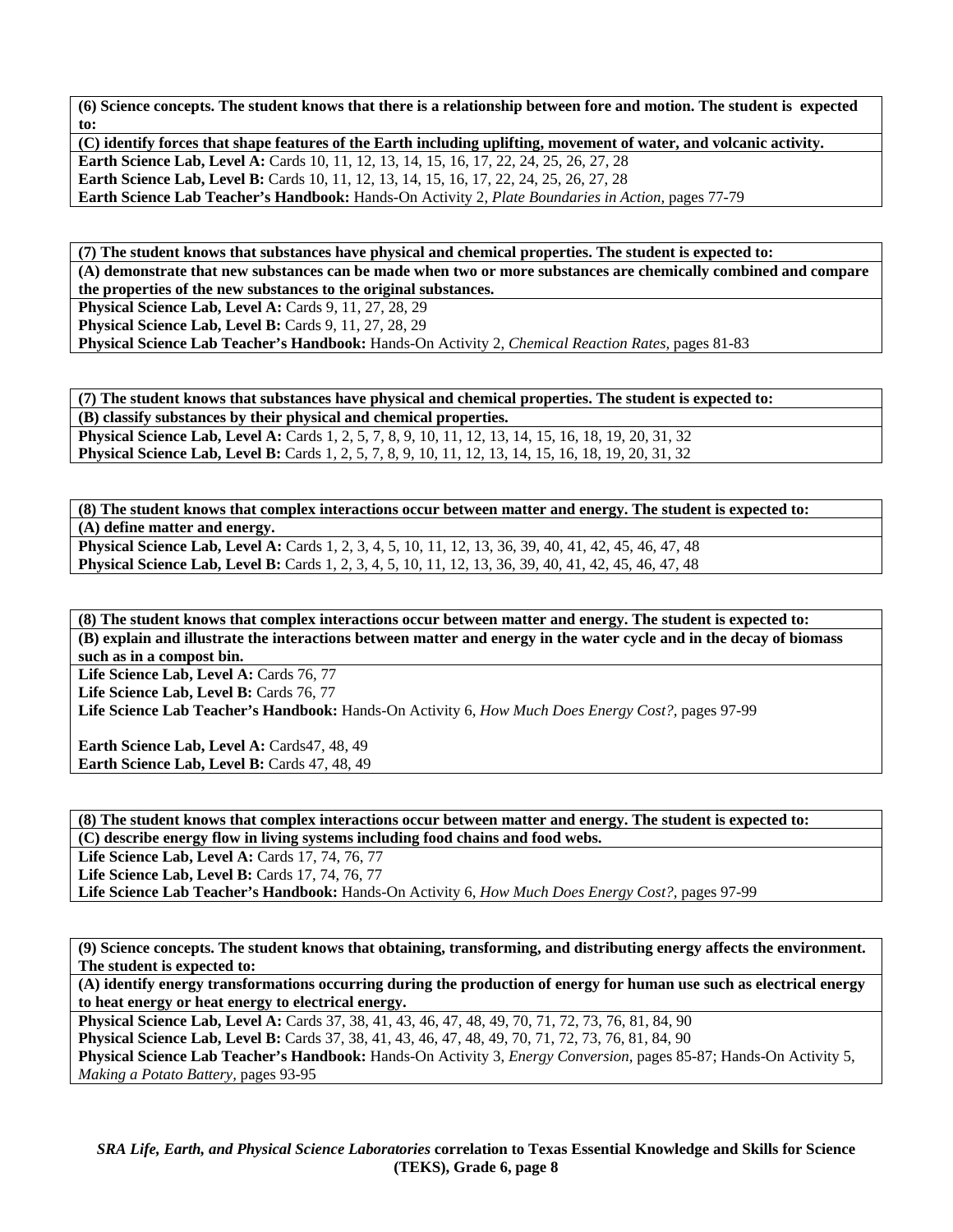**(9) Science concepts. The student knows that obtaining, transforming, and distributing energy affects the environment. The student is expected to:** 

**(B) compare methods used for transforming energy in devices such as water heaters, cooling systems or hydroelectric and wind power plants.** 

**Physical Science Lab, Level A:** Cards 46, 47, 48, 49, 70, 72, 74 **Physical Science Lab, Level B:** Cards 46, 47, 48, 49, 70, 72, 76

**(9) Science concepts. The student knows that obtaining, transforming, and distributing energy affects the environment. The student is expected to:** 

**(C) research and describe energy types from their source to their use and determine if the type is renewable, nonrenewable, or inexhaustible.** 

**Earth Science Lab, Level A: Cards 35, 90** Earth Science Lab, Level B: Cards 35, 90

**Physical Science Lab, Level A:** Cards 38, 42, 46, 47, 48, 49 **Physical Science Lab, Level B:** Cards 38, 42, 46, 47, 48, 49

**(10) Science concepts. The student knows the relationship between the structure and function in living systems. The student is expected to:** 

**(A) differentiate between structure and function.** 

Life Science Lab, Level A: Cards 6, 7, 11, 12, 13, 14, 15, 16, 17, 18, 19, 20, 21, 22, 23, 25, 27, 28, 29, 30, 31, 32, 33, 34, 35, 36, 37, 38, 39, 41, 47, 48, 49, 50, 51, 52, 53, 54, 55, 56, 57, 58

Life Science Lab, Level B: Cards 6, 7, 11, 12, 13, 14, 15, 16, 17, 18, 19, 20, 21, 22, 23, 25, 27, 28, 29, 30, 31, 32, 33, 34, 35, 36, 37, 38, 39, 41, 47, 48, 49, 50, 51, 52, 53, 54, 55, 56, 57, 58

**Life Science Lab Teacher's Handbook:** Hands-On Activity 1, *Examining Cells,* pages 77-79; Hands-On Activity 2, *Culturing Bacteria,* pages 81-83; Hands-On Activity 3, *Investigating Arthropods,* pages 85-87; Hands-On Activity 4, *Your Cardiovascular System,* pages 89-91

**(10) Science concepts. The student knows the relationship between the structure and function in living systems. The student is expected to:** 

**(B) determine that all organisms are composed of cells that carry on functions to sustain life.** 

**Life Science Lab, Level A: Cards 1, 5, 6, 7, 8, 9, 10** 

**Life Science Lab, Level B:** Cards 1, 5, 6, 7, 8, 9, 10

**Life Science Lab Teacher's Handbook:** Hands-On Activity 1, *Examining Cells,* pages 77-79

**(10) Science concepts. The student knows the relationship between the structure and function in living systems. The student is expected to:** 

**(C) identify how structure complements function at different levels of organization including organs, organ systems, organisms, and populations.** 

Life Science Lab, Level A: Cards 6, 7, 8, 9, 10, 44, 47, 48, 49, 50, 51, 52, 53, 54, 55, 56, 57, 58, 73, 74, 75 Life Science Lab, Level B: Cards 6, 7, 8, 9, 10, 44, 47, 48, 49, 50, 51, 52, 53, 54, 55, 56, 57, 58, 73, 74, 75 **Life Science Lab Teacher's Handbook:** Hands-On Activity 1, *Examining Cells,* pages 77-79; Hands-On Activity 4, *Your Cardiovascular System,* pages 89-91

**(11) Science concepts. The student knows that traits of species can change through generations and that the instructions for traits are contained in the genetic material of the organisms. The student is expected to:** 

**(A) identify some changes in traits that can occur over several generations through natural occurrence and selective breeding.** 

**Life Science Lab, Level A: Cards 62, 63, 64, 65, 66** Life Science Lab, Level B: Cards 62, 63, 64, 65, 66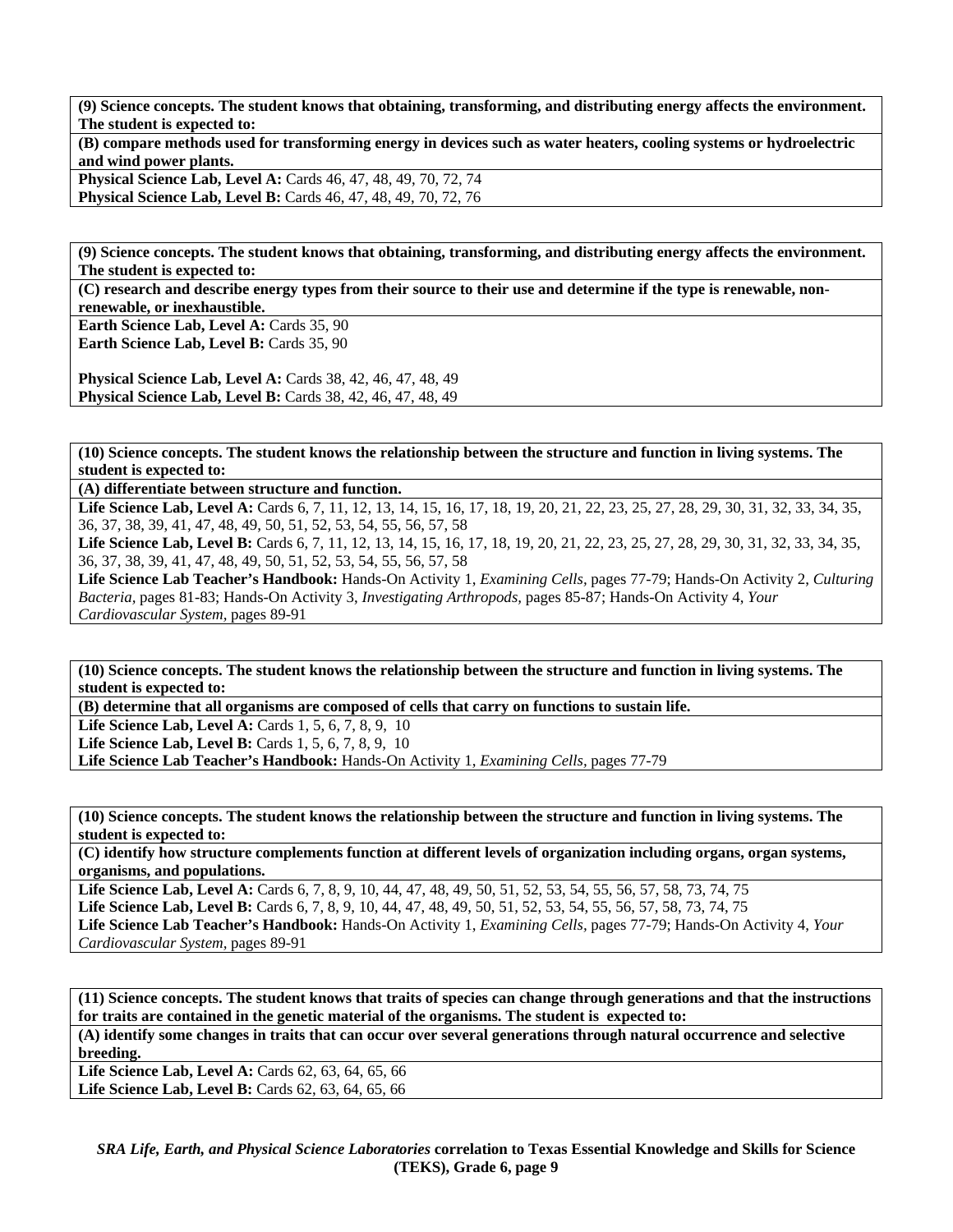**(11) Science concepts. The student knows that traits of species can change through generations and that the instructions for traits are contained in the genetic material of the organisms. The student is expected to:** 

**(B) identify cells as structures containing genetic material. Life Science Lab, Level A: Cards 62, 63, 64** 

Life Science Lab, Level B: Cards 62, 63, 64

**(11) Science concepts. The student knows that traits of species can change through generations and that the instructions for traits are contained in the genetic material of the organisms. The student is expected to:** 

**(C) interpret the role of genes in inheritance.** 

**Life Science Lab, Level A: Cards 62, 63, 64** 

**Life Science Lab, Level B: Cards 62, 63, 64** 

**(12) Science concepts. The student knows that the responses of organisms are caused by internal or external stimuli. The student is expected to:** 

**(A) identify responses in organisms to internal stimuli such as hunger and thirst.** 

Life Science Lab, Level A: Cards 23, 24, 41, 43, 83

**Life Science Lab, Level B: Cards 23, 24, 41, 43, 83** 

**Life Science Lab Teacher's Handbook:** Hands-On Activity 3, *Investigating Arthropods,* pages 85-87

**(12) Science concepts. The student knows that the responses of organisms are caused by internal or external stimuli. The student is expected to:** 

**(B) identify responses in organisms to external stimuli such as the presence or absence of heat or light.** 

**Life Science Lab, Level A: Cards 23, 24, 41, 43, 83** 

Life Science Lab, Level B: Cards 23, 24, 41, 43, 83

**Life Science Lab Teacher's Handbook:** Hands-On Activity 3, *Investigating Arthropods,* pages 85-87

**(12) Science concepts. The student knows that the responses of organisms are caused by internal or external stimuli. The student is expected to:** 

**(C) identify components of an ecosystem to which organisms may respond.** 

**Life Science Lab, Level A:** Cards 70, 71, 72, 73, 74, 75, 76, 77, 78, 79, 80, 81, 82, 87, 88, 89, 90 **Life Science Lab, Level B:** Cards 70, 71, 72, 73, 74, 75, 76, 77, 78, 79, 80, 81, 82, 87, 88, 89, 90 **Life Science Lab Teacher's Handbook:** Hands-On Activity 7, *The Effects of Acid Rain,* pages 101-103

**(13) Science concepts. The student knows that components of our solar system. The student is expected to: (A) identify characteristics of objects in our solar system including the Sun, planets, meteorites, comets, asteroids, and moons. Earth Science Lab, Level A: Cards 63, 67, 68, 69, 70, 71, 72, 73** 

**Earth Science Lab, Level B:** Cards 63, 67, 68, 69, 70, 71, 72, 73 **Earth Science Lab Teacher's Handbook:** Hands-On Activity 7, *Sizes in the Solar System,* pages 97-99

**(13) Science concepts. The student knows that components of our solar system. The student is expected to: (B) describe types of equipment and transportation needed for space travel. Earth Science Lab, Level A: Cards 70, 74, 79, 80, 81 Earth Science Lab, Level B: Cards 70, 74, 79, 80, 81**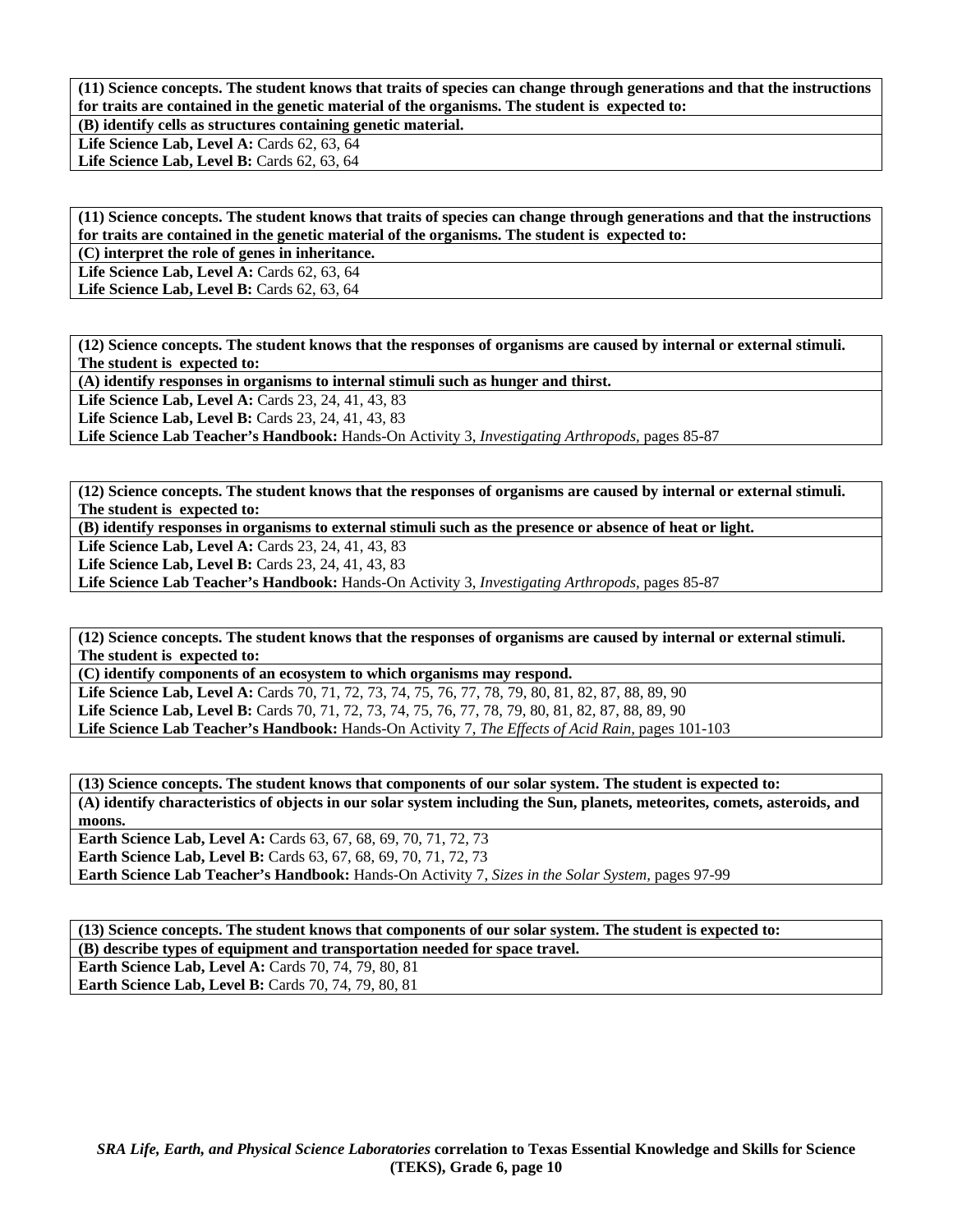**(14) Science concepts. The student knows the structures and functions of Earth systems. The student is expected to: (A) summarize the rock cycle. Earth Science Lab, Level A: Cards 6, 7, 8, 9** Earth Science Lab, Level B: Cards 6, 7, 8, 9

**(14) Science concepts. The student knows the structures and functions of Earth systems. The student is expected to: (B) identify relationships between groundwater and surface water in a watershed.** 

Earth Science Lab, Level A: Cards 82, 83, 84

Earth Science Lab, Level B: Cards 82, 83, 84

**(14) Science concepts. The student knows the structures and functions of Earth systems. The student is expected to: (C) describe components of the atmosphere, including oxygen, nitrogen, and water vapor, and identify the role of atmospheric movement in weather change.** 

**Earth Science Lab, Level A:** Cards 36, 37, 38, 39, 40, 41, 45, 46, 48, 49, 52, 53, 54, 56, 57

Earth Science Lab, Level B: Cards 36, 37, 38, 39, 40, 41, 45, 46, 48, 49, 52, 53, 54, 56, 57

**Earth Science Lab Teacher's Handbook:** Hands-On Activity 5, *What is in the Air?,* pages 89-91; Hands-On Activity 6, *Modeling a Tornado,* pages 93-95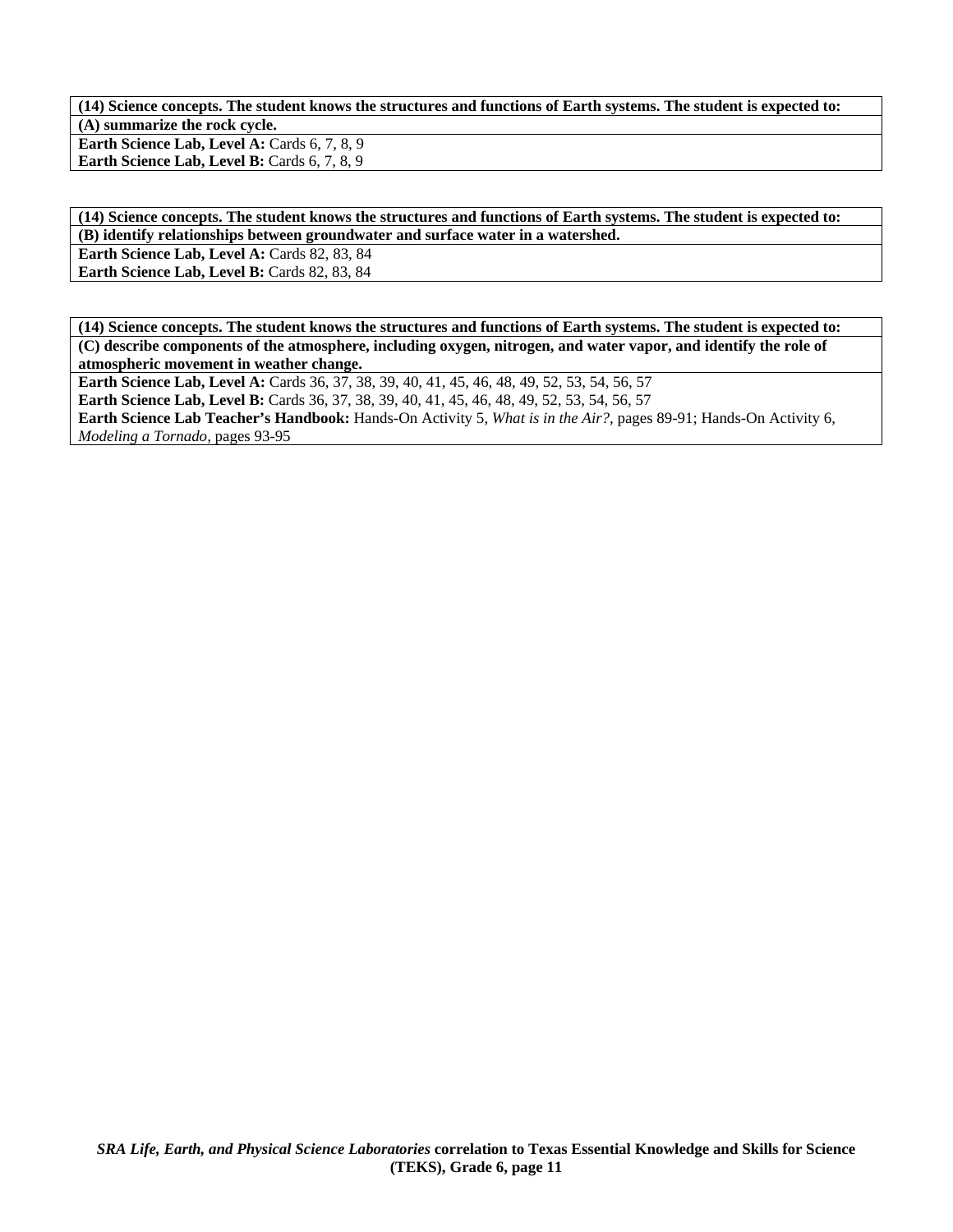# *SRA Life, Earth, and Physical Science Laboratories*  **correlation to Texas Essential Knowledge and Skills for Science (TEKS) Grade 7**

*SRA Life, Earth, and Physical Science Laboratories* provide core science content in an alternate reading format. Each *SRA Science Lab* contains 180 Science Cards covering key science concepts and vocabulary. Each lab covers 90 different science topics presented at two different reading levels to meet varied student abilities. The *Teacher's Handbook* includes hands-on inquiry activities as well as vocabulary building exercises. The *Classroom Resource CD-ROM* includes Writing Strategies in Science along with tests and vocabulary games.

**(1) Scientific processes. The student conducts field and laboratory investigations using safe, environmentally appropriate, and ethical practices. The student is expected to:** 

**(A) demonstrate safe practices during field and laboratory investigations.** 

**Life Science Lab Teacher's Handbook:** Hands-On Activity 1, *Examining Cells,* pages 77-79; Hands-On Activity 2, *Culturing Bacteria,* pages 81-83; Hands-On Activity 3, *Investigating Arthropods,* pages 85-87; Hands-On Activity 4, *Your Cardiovascular System,* pages 89-91; Hands-On Activity 5, *Making Fossils,* pages 93-95; Hands-On Activity 6, *How Much Does Energy Cost?,* pages 97-99; Hands-On Activity 7, *The Effects of Acid Rain,* pages 101-103

**Earth Science Lab Teacher's Handbook:** Hands-On Activity 1, *Identifying Minerals with the Mohs Scale,* pages 73-75; Hands-On Activity 2, *Plate Boundaries in Action,* pages 77-79; Hands-On Activity 3, *Interpreting a Topographic Map,* pages 81-83; Hands-On Activity 4, *Using Sound Waves,* pages 85-87; Hands-On Activity 5, *What is in the Air?,* pages 89-91; Hands-On Activity 6, *Modeling a Tornado,* pages 93-95; Hands-On Activity 7, *Sizes in the Solar System,* pages 97-99; Hands-On Activity 8, *Temperature, Salinity, and Water Density,* pages 101-103

**Physical Science Lab Teacher's Handbook:** Hands-On Activity 1, *Measuring pH of Acids and Bases,* pages 77-79; Hands-On Activity 2, *Chemical Reaction Rates,* pages 81-83; Hands-On Activity 3, *Energy Conversion,* pages 85-87; Hands-On Activity 4, *Reducing Friction,* pages 89-91; Hands-On Activity 5, *Making a Potato Battery,* pages 93-95; Hands-On Activity 6, *Making Sound,* pages 97-99

**(1) Scientific processes. The student conducts field and laboratory investigations using safe, environmentally appropriate, and ethical practices. The student is expected to:** 

**(B) make wise choices in the use and conservation of resources and the disposal or recycling of materials.** 

**Life Science Lab Teacher's Handbook:** Hands-On Activity 1, *Examining Cells,* pages 77-79; Hands-On Activity 2, *Culturing Bacteria,* pages 81-83; Hands-On Activity 3, *Investigating Arthropods,* pages 85-87; Hands-On Activity 4, *Your Cardiovascular System,* pages 89-91; Hands-On Activity 5, *Making Fossils,* pages 93-95; Hands-On Activity 6, *How Much Does Energy Cost?,* pages 97-99; Hands-On Activity 7, *The Effects of Acid Rain,* pages 101-103

**Earth Science Lab Teacher's Handbook:** Hands-On Activity 1, *Identifying Minerals with the Mohs Scale,* pages 73-75; Hands-On Activity 2, *Plate Boundaries in Action,* pages 77-79; Hands-On Activity 3, *Interpreting a Topographic Map,* pages 81-83; Hands-On Activity 4, *Using Sound Waves,* pages 85-87; Hands-On Activity 5, *What is in the Air?,* pages 89-91; Hands-On Activity 6, *Modeling a Tornado,* pages 93-95; Hands-On Activity 7, *Sizes in the Solar System,* pages 97-99; Hands-On Activity 8, *Temperature, Salinity, and Water Density,* pages 101-103

**Physical Science Lab Teacher's Handbook:** Hands-On Activity 1, *Measuring pH of Acids and Bases,* pages 77-79; Hands-On Activity 2, *Chemical Reaction Rates,* pages 81-83; Hands-On Activity 3, *Energy Conversion,* pages 85-87; Hands-On Activity 4, *Reducing Friction,* pages 89-91; Hands-On Activity 5, *Making a Potato Battery,* pages 93-95; Hands-On Activity 6, *Making Sound,* pages 97-99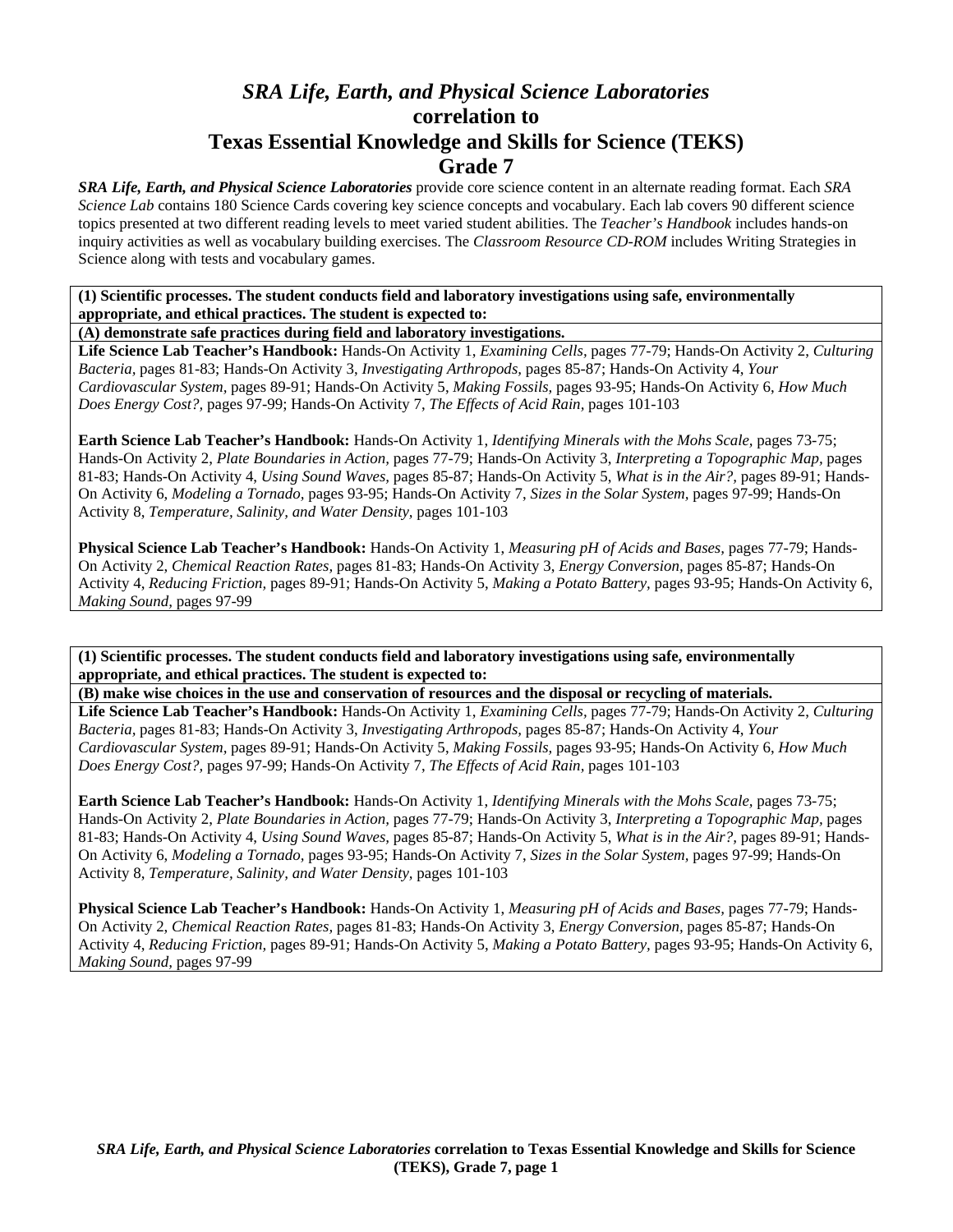**(A) plan and implement investigative procedures including asking questions, formulating testable hypotheses, and selecting and using equipment and technology.** 

**Life Science Lab Teacher's Handbook:** Hands-On Activity 1, *Examining Cells,* pages 77-79; Hands-On Activity 2, *Culturing Bacteria,* pages 81-83; Hands-On Activity 3, *Investigating Arthropods,* pages 85-87; Hands-On Activity 4, *Your Cardiovascular System,* pages 89-91; Hands-On Activity 5, *Making Fossils,* pages 93-95; Hands-On Activity 6, *How Much Does Energy Cost?,* pages 97-99; Hands-On Activity 7, *The Effects of Acid Rain,* pages 101-103

**Earth Science Lab Teacher's Handbook:** Hands-On Activity 1, *Identifying Minerals with the Mohs Scale,* pages 73-75; Hands-On Activity 2, *Plate Boundaries in Action,* pages 77-79; Hands-On Activity 3, *Interpreting a Topographic Map,* pages 81-83; Hands-On Activity 4, *Using Sound Waves,* pages 85-87; Hands-On Activity 5, *What is in the Air?,* pages 89-91; Hands-On Activity 6, *Modeling a Tornado,* pages 93-95; Hands-On Activity 7, *Sizes in the Solar System,* pages 97-99; Hands-On Activity 8, *Temperature, Salinity, and Water Density,* pages 101-103

**Physical Science Lab Teacher's Handbook:** Hands-On Activity 1, *Measuring pH of Acids and Bases,* pages 77-79; Hands-On Activity 2, *Chemical Reaction Rates,* pages 81-83; Hands-On Activity 3, *Energy Conversion,* pages 85-87; Hands-On Activity 4, *Reducing Friction,* pages 89-91; Hands-On Activity 5, *Making a Potato Battery,* pages 93-95; Hands-On Activity 6, *Making Sound,* pages 97-99

**Classroom Resource CD-ROM:** Writing Strategy 8

**(2) Scientific processes. The student uses scientific inquiry methods during field and laboratory investigations. The student is expected to:** 

**(B) collect information by observing and measuring.** 

**Life Science Lab Teacher's Handbook:** Hands-On Activity 1, *Examining Cells,* pages 77-79; Hands-On Activity 2, *Culturing Bacteria,* pages 81-83; Hands-On Activity 3, *Investigating Arthropods,* pages 85-87; Hands-On Activity 4, *Your Cardiovascular System,* pages 89-91; Hands-On Activity 5, *Making Fossils,* pages 93-95; Hands-On Activity 7, *The Effects of Acid Rain,* pages 101-103

**Earth Science Lab Teacher's Handbook:** Hands-On Activity 1, *Identifying Minerals with the Mohs Scale,* pages 73-75; Hands-On Activity 2, *Plate Boundaries in Action,* pages 77-79; Hands-On Activity 3, *Interpreting a Topographic Map,* pages 81-83; Hands-On Activity 4, *Using Sound Waves,* pages 85-87; Hands-On Activity 5, *What is in the Air?,* pages 89-91; Hands-On Activity 6, *Modeling a Tornado,* pages 93-95; Hands-On Activity 7, *Sizes in the Solar System,* pages 97-99; Hands-On Activity 8, *Temperature, Salinity, and Water Density,* pages 101-103

**Physical Science Lab Teacher's Handbook:** Hands-On Activity 1, *Measuring pH of Acids and Bases,* pages 77-79; Hands-On Activity 2, *Chemical Reaction Rates,* pages 81-83; Hands-On Activity 3, *Energy Conversion,* pages 85-87; Hands-On Activity 4, *Reducing Friction,* pages 89-91; Hands-On Activity 5, *Making a Potato Battery,* pages 93-95; Hands-On Activity 6, *Making Sound,* pages 97-99

**Classroom Resource CD-ROM:** Writing Strategy 11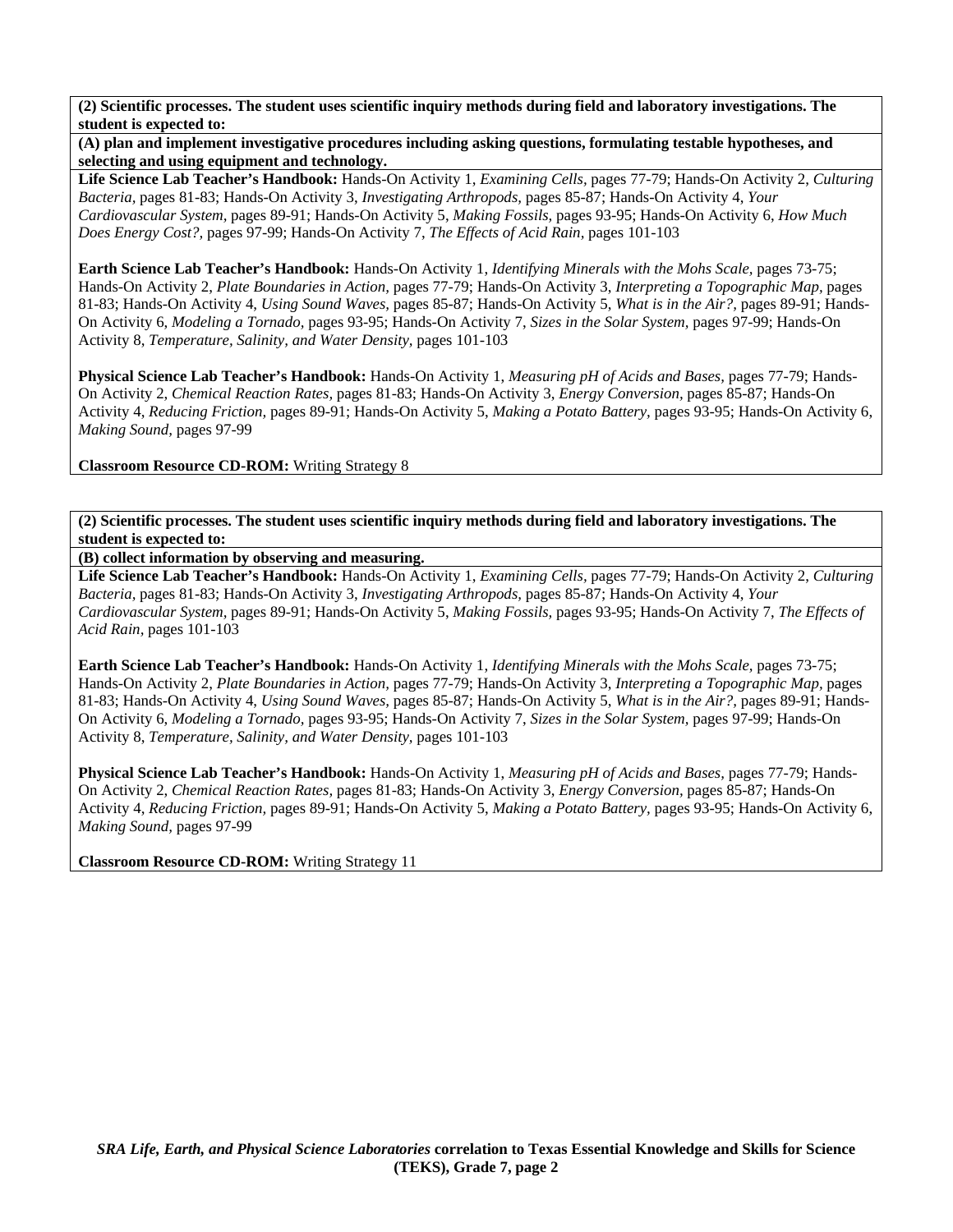**(C) organize, analyze, make inferences, and predict trends from direct and indirect evidence.** 

**Life Science Lab Teacher's Handbook:** Hands-On Activity 1, *Examining Cells,* pages 77-79; Hands-On Activity 2, *Culturing Bacteria,* pages 81-83; Hands-On Activity 3, *Investigating Arthropods,* pages 85-87; Hands-On Activity 4, *Your Cardiovascular System,* pages 89-91; Hands-On Activity 5, *Making Fossils,* pages 93-95; Hands-On Activity 6, *How Much Does Energy Cost?,* pages 97-99; Hands-On Activity 7, *The Effects of Acid Rain,* pages 101-103

**Earth Science Lab Teacher's Handbook:** Hands-On Activity 1, *Identifying Minerals with the Mohs Scale,* pages 73-75; Hands-On Activity 2, *Plate Boundaries in Action,* pages 77-79; Hands-On Activity 3, *Interpreting a Topographic Map,* pages 81-83; Hands-On Activity 4, *Using Sound Waves,* pages 85-87; Hands-On Activity 5, *What is in the Air?,* pages 89-91; Hands-On Activity 6, *Modeling a Tornado,* pages 93-95; Hands-On Activity 7, *Sizes in the Solar System,* pages 97-99; Hands-On Activity 8, *Temperature, Salinity, and Water Density,* pages 101-103

**Physical Science Lab Teacher's Handbook:** Hands-On Activity 1, *Measuring pH of Acids and Bases,* pages 77-79; Hands-On Activity 2, *Chemical Reaction Rates,* pages 81-83; Hands-On Activity 3, *Energy Conversion,* pages 85-87; Hands-On Activity 4, *Reducing Friction,* pages 89-91; Hands-On Activity 5, *Making a Potato Battery,* pages 93-95; Hands-On Activity 6, *Making Sound,* pages 97-99

**(2) Scientific processes. The student uses scientific inquiry methods during field and laboratory investigations. The student is expected to:** 

#### **(D) communicate valid conclusions.**

**Life Science Lab Teacher's Handbook:** Hands-On Activity 1, *Examining Cells,* pages 77-79; Hands-On Activity 2, *Culturing Bacteria,* pages 81-83; Hands-On Activity 3, *Investigating Arthropods,* pages 85-87; Hands-On Activity 4, *Your Cardiovascular System,* pages 89-91; Hands-On Activity 5, *Making Fossils,* pages 93-95; Hands-On Activity 6, *How Much Does Energy Cost?,* pages 97-99; Hands-On Activity 7, *The Effects of Acid Rain,* pages 101-103

**Earth Science Lab Teacher's Handbook:** Hands-On Activity 1, *Identifying Minerals with the Mohs Scale,* pages 73-75; Hands-On Activity 2, *Plate Boundaries in Action,* pages 77-79; Hands-On Activity 3, *Interpreting a Topographic Map,* pages 81-83; Hands-On Activity 4, *Using Sound Waves,* pages 85-87; Hands-On Activity 5, *What is in the Air?,* pages 89-91; Hands-On Activity 6, *Modeling a Tornado,* pages 93-95; Hands-On Activity 7, *Sizes in the Solar System,* pages 97-99; Hands-On Activity 8, *Temperature, Salinity, and Water Density,* pages 101-103

**Physical Science Lab Teacher's Handbook:** Hands-On Activity 1, *Measuring pH of Acids and Bases,* pages 77-79; Hands-On Activity 2, *Chemical Reaction Rates,* pages 81-83; Hands-On Activity 3, *Energy Conversion,* pages 85-87; Hands-On Activity 4, *Reducing Friction,* pages 89-91; Hands-On Activity 5, *Making a Potato Battery,* pages 93-95; Hands-On Activity 6, *Making Sound,* pages 97-99

**Classroom Resource CD-ROM:** Writing Strategy 18

**(2) Scientific processes. The student uses scientific inquiry methods during field and laboratory investigations. The student is expected to:** 

**(E) construct graphs, tables, maps, and charts using tools including computers to organize, examine, and evaluate data. Life Science Lab Teacher's Handbook:** Hands-On Activity 2, *Culturing Bacteria,* pages 81-83; Hands-On Activity 3, *Investigating Arthropods,* pages 85-87; Hands-On Activity 4, *Your Cardiovascular System,* pages 89-91; Hands-On Activity 7, *The Effects of Acid Rain,* pages 101-103

**Earth Science Lab Teacher's Handbook:** Hands-On Activity 1, *Identifying Minerals with the Mohs Scale,* pages 73-75; Hands-On Activity 5, *What is in the Air?,* pages 89-91; Hands-On Activity 7, *Sizes in the Solar System,* pages 97-99; Hands-On Activity 8, *Temperature, Salinity, and Water Density,* pages 101-103

**Physical Science Lab Teacher's Handbook:** Hands-On Activity 1, *Measuring pH of Acids and Bases,* pages 77-79; Hands-On Activity 2, *Chemical Reaction Rates,* pages 81-83; Hands-On Activity 3, *Energy Conversion,* pages 85-87; Hands-On Activity 4, *Reducing Friction,* pages 89-91; Hands-On Activity 6, *Making Sound,* pages 97-99 **Classroom Resource CD-ROM:** Writing Strategy 5, 16, 22, 24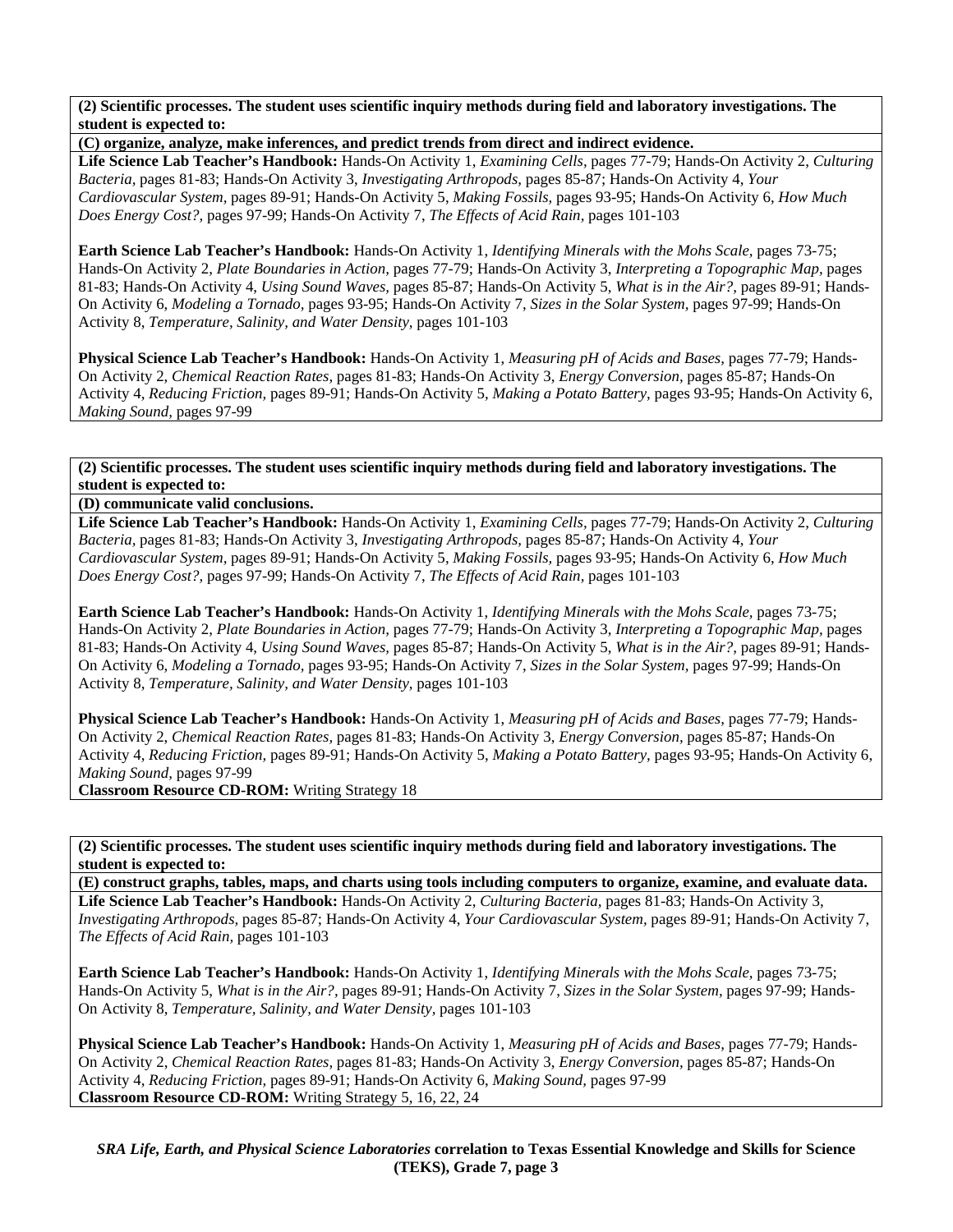**(A) analyze, review, and critique scientific explanations, including hypotheses and theories, as to their strengths and weaknesses using scientific evidence and information.** 

**Earth Science Lab, Level A: Cards 10, 68, 72, 78 Earth Science Lab, Level B: Cards 10, 68, 72, 78** 

Physical Science Lab, Level A: Cards 3, 53, 59 **Physical Science Lab, Level B: Cards 3, 53, 59 Physical Science Lab Teacher's Handbook:** Hands-On Activity 2, *Chemical Reaction Rates,* pages 81-83; Hands-On Activity 3, *Energy Conversion,* pages 85-87

**(3) Scientific processes. The student uses critical thinking and scientific problem solving to make informed decisions. The student is expected to:** 

**(B) draw inferences based on data related to promotional materials for products and services.** 

This concept is not covered at this level.

**(3) Scientific processes. The student uses critical thinking and scientific problem solving to make informed decisions. The student is expected to:** 

**(C) represent the natural world using models and identify their limitations.** 

**Life Science Lab Teacher's Handbook:** Hands-On Activity 4, *Your Cardiovascular System,* pages 89-91; Hands-On Activity 5, *Making Fossils,* pages 93-95; Hands-On Activity 6, *How Much Does Energy Cost?,* pages 97-99

**Earth Science Lab Teacher's Handbook:** Hands-On Activity 2, *Plate Boundaries in Action,* pages 77-79; Hands-On Activity 6, *Modeling a Tornado,* pages 93-95; Hands-On Activity 7, *Sizes in the Solar System,* pages 97-99

**Physical Science Lab Teacher's Handbook:** Hands-On Activity 5, *Making a Potato Battery,* pages 93-95; Hands-On Activity 6, *Making Sound,* pages 97-99

**Classroom Resource CD-ROM:** Writing Strategy 20

**(3) Scientific processes. The student uses critical thinking and scientific problem solving to make informed decisions. The student is expected to:** 

**(D) evaluate the impact of research on scientific thought, society, and the environment.**  Life Science Lab, Level A: Cards 5, 49, 59, 64, 69, 83, 87, 88, 89, 90

Life Science Lab, Level B: Cards 5, 49, 59, 64, 69, 83, 87, 88, 89, 90

**Earth Science Lab, Level A:** Cards 16, 20, 31, 37, 51, 54, 68, 70, 72, 79, 80, 81, 88 **Earth Science Lab, Level B:** Cards 16, 20, 31, 37, 51, 54, 58, 70, 72, 79, 80, 81, 88

**Physical Science Lab, Level A:** Cards 34, 38, 46, 47, 48, 49, 70, 72, 73, 76, 81, 84, 90 **Physical Science Lab, Level B:** Cards 34, 38, 46, 47, 48, 49, 70, 72, 73, 76, 81, 84, 90 **Physical Science Lab Teacher's Handbook:** Hands-On Activity 3, *Energy Conversion,* pages 85-87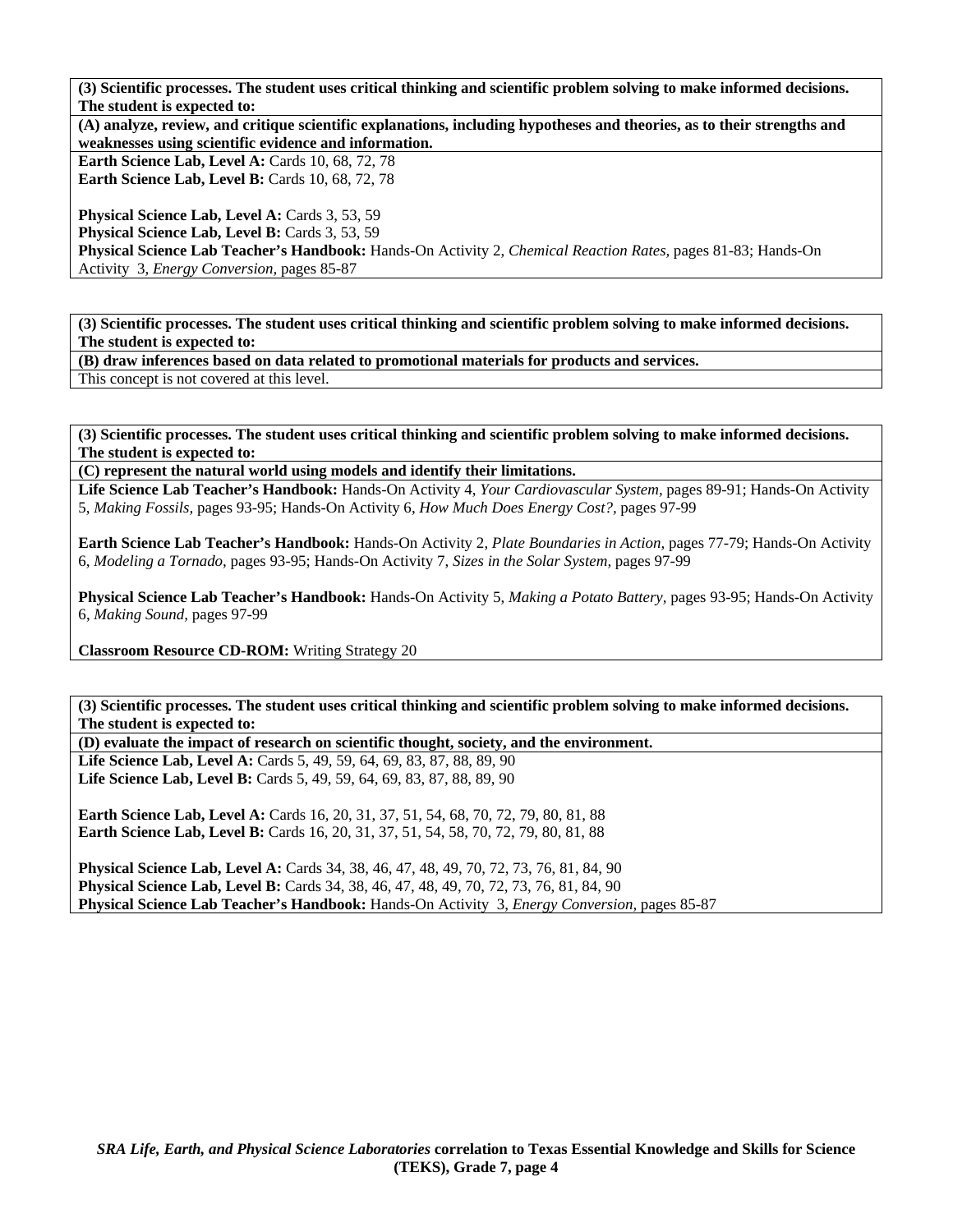Life Science Lab, Level A: Cards 2, 5, 46, 59 **Life Science Lab, Level B:** Cards 2, 5, 46, 59

**Earth Science Lab, Level A: Cards 10, 68, 72, 78 Earth Science Lab, Level B: Cards 10, 68, 72, 78** 

Physical Science Lab, Level A: Cards 3, 7, 17, 55 Physical Science Lab, Level B: Cards 3, 7, 17, 55

**(4) Scientific processes. The student knows how to use tools and methods to conduct scientific inquiry. The student is expected to:** 

**(A) collect, analyze, and record information to explain a phenomena using tools including beakers, Petri dishes, meter sticks, graduated cylinders, weather instruments, hot plates, dissecting equipment, test tubes, safety goggles, spring scales, balances, microscopes, telescopes, thermometers, calculators, field equipment, computers, computer probes, timing devices, magnets, and compasses.** 

**Life Science Lab Teacher's Handbook:** Hands-On Activity 1, *Examining Cells,* pages 77-79; Hands-On Activity 2, *Culturing Bacteria,* pages 81-83; Hands-On Activity 3, *Investigating Arthropods,* pages 85-87; Hands-On Activity 4, *Your Cardiovascular System,* pages 89-91; Hands-On Activity 5, *Making Fossils,* pages 93-95; Hands-On Activity 6, *How Much Does Energy Cost?,* pages 97-99; Hands-On Activity 7, *The Effects of Acid Rain,* pages 101-103

**Earth Science Lab Teacher's Handbook:** Hands-On Activity 1, *Identifying Minerals with the Mohs Scale,* pages 73-75; Hands-On Activity 2, *Plate Boundaries in Action,* pages 77-79; Hands-On Activity 3, *Interpreting a Topographic Map,* pages 81-83; Hands-On Activity 4, *Using Sound Waves,* pages 85-87; Hands-On Activity 5, *What is in the Air?,* pages 89-91; Hands-On Activity 6, *Modeling a Tornado,* pages 93-95; Hands-On Activity 7, *Sizes in the Solar System,* pages 97-99; Hands-On Activity 8, *Temperature, Salinity, and Water Density,* pages 101-103

**Physical Science Lab Teacher's Handbook:** Hands-On Activity 1, *Measuring pH of Acids and Bases,* pages 77-79; Hands-On Activity 2, *Chemical Reaction Rates,* pages 81-83; Hands-On Activity 3, *Energy Conversion,* pages 85-87; Hands-On Activity 4, *Reducing Friction,* pages 89-91; Hands-On Activity 5, *Making a Potato Battery,* pages 93-95; Hands-On Activity 6, *Making Sound,* pages 97-99

**(4) Scientific processes. The student knows how to use a variety of tools and methods to conduct scientific inquiry. The student is expected to:** 

**(B) collect and analyze information to recognize patterns such as rates of change.** 

**Life Science Lab Teacher's Handbook:** Hands-On Activity 2, *Culturing Bacteria,* pages 81-83; Hands-On Activity 4, *Your Cardiovascular System,* pages 89-91; Hands-On Activity 6, *How Much Does Energy Cost?,* pages 97-99

**Earth Science Lab Teacher's Handbook:** Hands-On Activity 7, *Sizes in the Solar System,* pages 97-99

**Physical Science Lab Teacher's Handbook:** Hands-On Activity 3, *Energy Conversion,* pages 85-87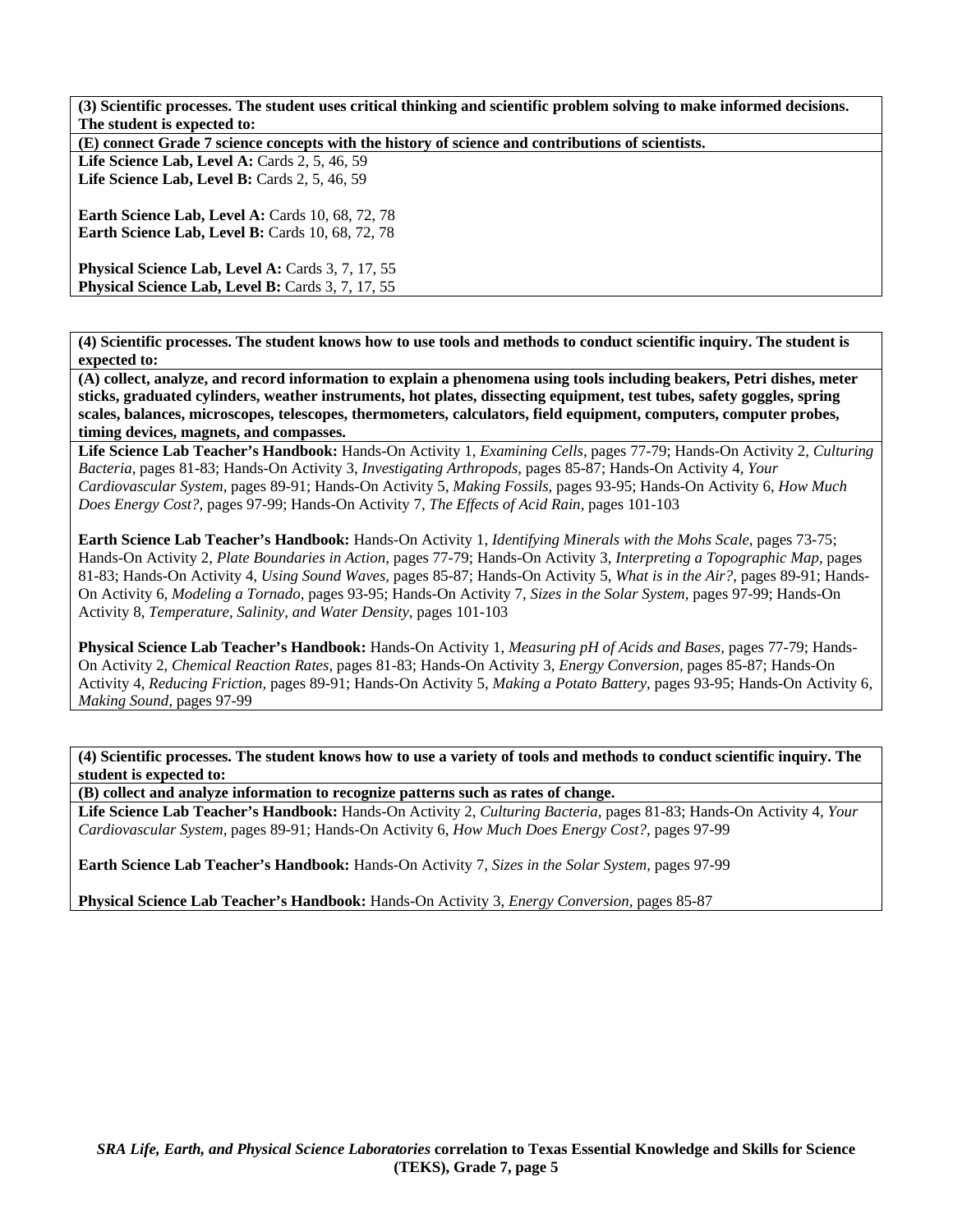**(5) Science concepts. The student knows that an equilibrium of a system may change. The student is expected to: (A) describe how systems may reach an equilibrium such as when a volcano erupts. Life Science Lab, Level A:** Cards 45, 65, 66, 70, 71, 72, 74, 75, 76, 77, 87, 88, 89, 90 Life Science Lab, Level B: Cards 45, 65, 66, 70, 71, 72, 74, 75, 76, 77, 87, 88, 89, 90

**Earth Science Lab, Level A:** Cards 11, 12, 13, 14, 15, 16, 17, 38, 39, 40, 41, 45, 46, 47, 48, 49, 52, 53, 54, 61, 62, 85 **Earth Science Lab, Level B:** Cards 11, 12, 13, 14, 15, 16, 17, 38, 39, 40, 41, 45, 46, 47, 48, 49, 52, 53, 54, 61, 62, 85 **Earth Science Lab Teacher's Handbook:** Hands-On Activity 2, *Plate Boundaries in Action,* pages 77-79; Hands-On Activity 6, *Modeling a Tornado,* pages 93-95

**Physical Science Lab, Level A:** Cards 5, 6, 7, 23, 24, 25, 26, 27, 28, 29, 30, 55, 56, 57, 59, 60, 68, 75, 76, 77, 79, 83 **Physical Science Lab, Level B: Cards Physical Science Lab Teacher's Handbook:** Hands-On Activity 2, *Chemical Reaction Rates,* pages 81-83; Hands-On Activity 6, *Making Sound,* pages 97-99

**(5) Science concepts. The student knows that an equilibrium of a system may change. The student is expected to: (B) observe and describe the role of ecological succession in maintaining an equilibrium in an ecosystem. Life Science Lab, Level A:** Cards 72, 73, 75, 76, 77, 80, 85, 86 **Life Science Lab, Level B:** Cards 72, 73, 75, 76, 77, 80, 85, 86

**(6) Science concepts. The student knows that there is a relationship between force and motion. The student is expected to:** 

**(A) demonstrate basic relationships between force and motion using simple machines including pulleys and levers. Physical Science Lab, Level A: Cards 63, 64** 

**Physical Science Lab, Level B: Cards 63, 64** 

**(6) Science concepts. The student knows that there is a relationship between force and motion. The student is expected to:** 

**(B) demonstrate that an object will remain at rest or move at a constant speed and in a straight line if it is not subjected to an unbalanced force.** 

Physical Science Lab, Level A: Cards 55, 56

Physical Science Lab, Level B: Cards 55, 56

**Physical Science Lab Teacher's Handbook:** Hands-On Activity 4, *Reducing Friction,* pages 89-91

**(6) Science concepts. The student knows that there is a relationship between force and motion. The student is expected to:** 

**(C) relate forces to basic processes in living organisms including the flow of blood and the emergence of seedlings.** 

**Life Science Lab, Level A:** Cards 24, 47, 51, 55

**Life Science Lab, Level B:** Cards 24, 47, 51, 55

**Life Science Lab Teacher's Handbook:** Hands-On Activity 4, *Your Cardiovascular System,* pages 89-91

**(7) The student knows that substances have physical and chemical properties. The student is expected to: (A) identify and demonstrate everyday examples of chemical phenomena such as rusting and tarnishing of metals and burning of wood. Physical Science Lab, Level A: Cards 9, 27, 28, 29, 30 Physical Science Lab, Level B: Cards 9, 27, 28, 29, 30 Physical Science Lab Teacher's Handbook:** Hands-On Activity 2, *Chemical Reaction Rates,* pages 81-83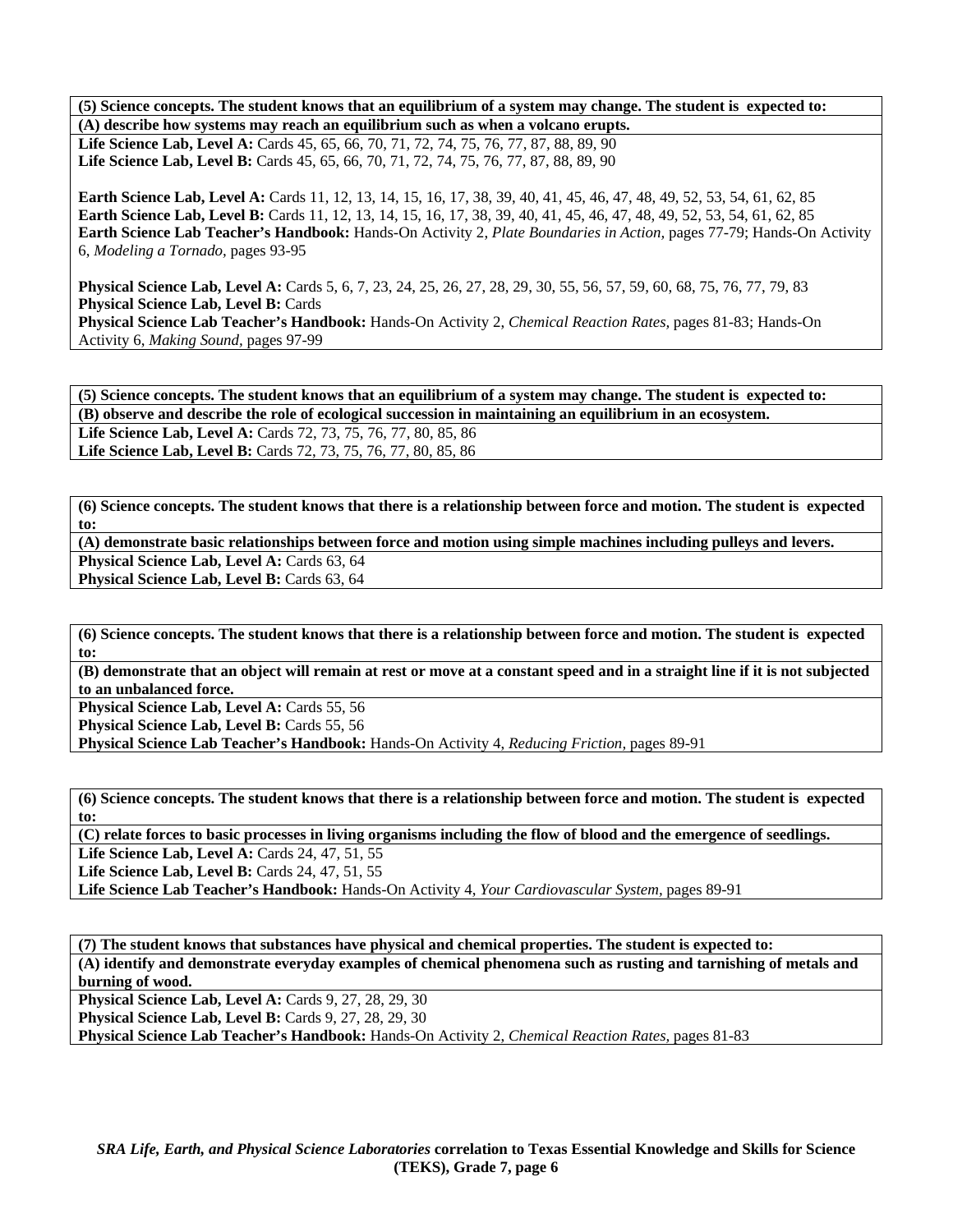**(7) The student knows that substances have physical and chemical properties. The student is expected to: (B) describe physical properties of elements and identify how they are used to position an element on the periodic table. Physical Science Lab, Level A:** Cards 10, 17, 18, 19, 20, 21, 22, 23, 24, 25, 26 **Physical Science Lab, Level B:** Cards 10, 17, 18, 19, 20, 21, 22, 23, 24, 25, 26

**(7) The student knows that substances have physical and chemical properties. The student is expected to: (C) recognize that compounds are composed of elements.** 

Physical Science Lab, Level A: Cards 10, 11, 12

**Physical Science Lab, Level B: Cards 10, 11, 12** 

**(8) The student knows that complex interactions occur between matter and energy. The student is expected to: (A) illustrate examples of potential and kinetic energy in everyday life such as objects at rest, movement of geologic faults, and falling water. Physical Science Lab, Level A: Cards 26, 37, 39, 40, 41, 42 Physical Science Lab, Level B:** Cards 26, 37, 39, 40, 41, 42 **Physical Science Lab Teacher's Handbook:** Hands-On Activity 3, *Energy Conversion,* pages 85-87

**(8) The student knows that complex interactions occur between matter and energy. The student is expected to: (B) identify that radiant energy from the Sun is transferred into chemical energy through the process of photosynthesis.**  Life Science Lab, Level A: Cards 17, 76 Life Science Lab, Level B: Cards 17, 76

Physical Science Lab, Level A: Cards 38, 46 Physical Science Lab, Level B: Cards 38, 46

**(9) Science concepts. The student knows the relationship between structure and function in living systems. The student is expected to:** 

**(A) identify the systems of the human organism and describe their functions.** 

Life Science Lab, Level A: Cards 47, 48, 49, 50, 51, 52, 53, 54, 55, 56, 57, 58 **Life Science Lab, Level B:** Cards 47, 48, 49, 50, 51, 52, 53, 54, 55, 56, 57, 58 **Life Science Lab Teacher's Handbook:** Hands-On Activity 4, *Your Cardiovascular System,* pages 89-91

**(9) Science concepts. The student knows the relationship between structure and function in living systems. The student is expected to:** 

**(B) describe how organisms maintain stable internal conditions while living in changing external environments. Life Science Lab, Level A: Cards 25, 27, 29, 30, 34, 43 Life Science Lab, Level B: Cards 25, 27, 29, 30, 34, 43** 

**(10) Science concepts. The student knows that species can change through generations and that the instructions for traits are contained in the genetic material of the organisms. The student is expected to:** 

**(A) identify that sexual reproduction results in more diverse offspring and asexual reproduction results in more uniform offspring.** 

Life Science Lab, Level A: Cards 60, 61, 62, 63, 64 Life Science Lab, Level B: Cards 60, 61, 62, 63, 64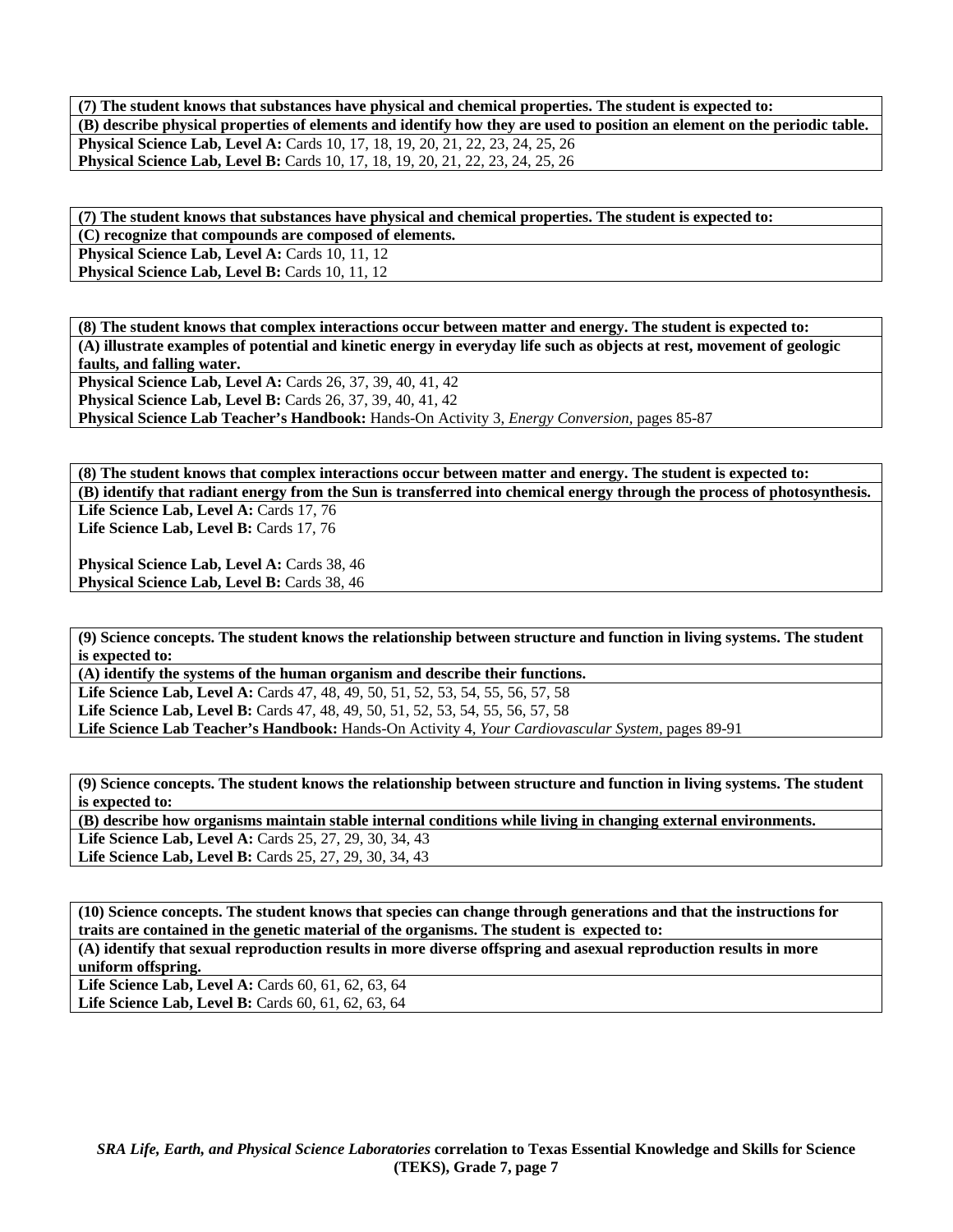**(10) Science concepts. The student knows that species can change through generations and that the instructions for traits are contained in the genetic material of the organisms. The student is expected to:** 

**(B) compare traits of organisms of different species that enhance their survival and reproduction.** 

Life Science Lab, Level A: Cards 63, 64, 65, 66, 67

Life Science Lab, Level B: Cards 63, 64, 65, 66, 67

**(10) Science concepts. The student knows the relationship between the structure and function in living systems. The student is expected to:** 

**(C) distinguish between dominant and recessive traits and recognize that inherited traits of an individual are contained in genetic material.** 

Life Science Lab, Level A: Cards 62, 63, 64 **Life Science Lab, Level B:** Cards 62, 63, 64

**(11 Science concepts. The student knows that the responses of organisms are caused by internal or external stimuli. The student is expected to:** 

**(A) analyze changes in organisms such as a fever or vomiting that may result from internal stimuli.** 

Life Science Lab, Level A: Cards 49, 57

Life Science Lab, Level B: Cards 49, 57

**(11 Science concepts. The student knows that the responses of organisms are caused by internal or external stimuli. The student is expected to:** 

**(B) identify responses in organisms to external stimuli found in the environment such as the presence of heat or light.** 

**Life Science Lab, Level A: Cards 17, 23, 24, 41, 43** 

**Life Science Lab, Level B: Cards 17, 23, 24, 41, 43** 

**Life Science Lab Teacher's Handbook:** Hands-On Activity 3, *Investigating Arthropods,* pages 85-87

**(12) Science concepts. The student knows that there is a relationship between organisms and the environment. The student is expected to:** 

**(A) identify components of an ecosystem. Life Science Lab, Level A:** Cards 70, 71, 73, 74, 75, 76, 77 **Life Science Lab, Level B:** Cards 70, 71, 73, 74, 75, 76, 77

**(12) Science concepts. The student knows that there is a relationship between organisms and the environment. The student is expected to:** 

**(B) observe and describe how organisms including producers, consumers, and decomposers live together in an environment and use existing resources.** 

Life Science Lab, Level A: Cards 73, 74, 75, 76, 77

Life Science Lab, Level B: Cards 73, 74, 75, 76, 77

**Life Science Lab Teacher's Handbook:** Hands-On Activity 6, *How Much Does Energy Cost?,* pages 97-99

**(12) Science concepts. The student knows that there is a relationship between organisms and the environment. The student is expected to:** 

**(C) describe how different environments support different varieties of organisms.** 

Life Science Lab, Level A: Cards 81, 82, 86 **Life Science Lab, Level B: Cards 81, 82, 86** 

**Earth Science Lab, Level A: Cards 83, 89 Earth Science Lab, Level B: Cards 83, 89**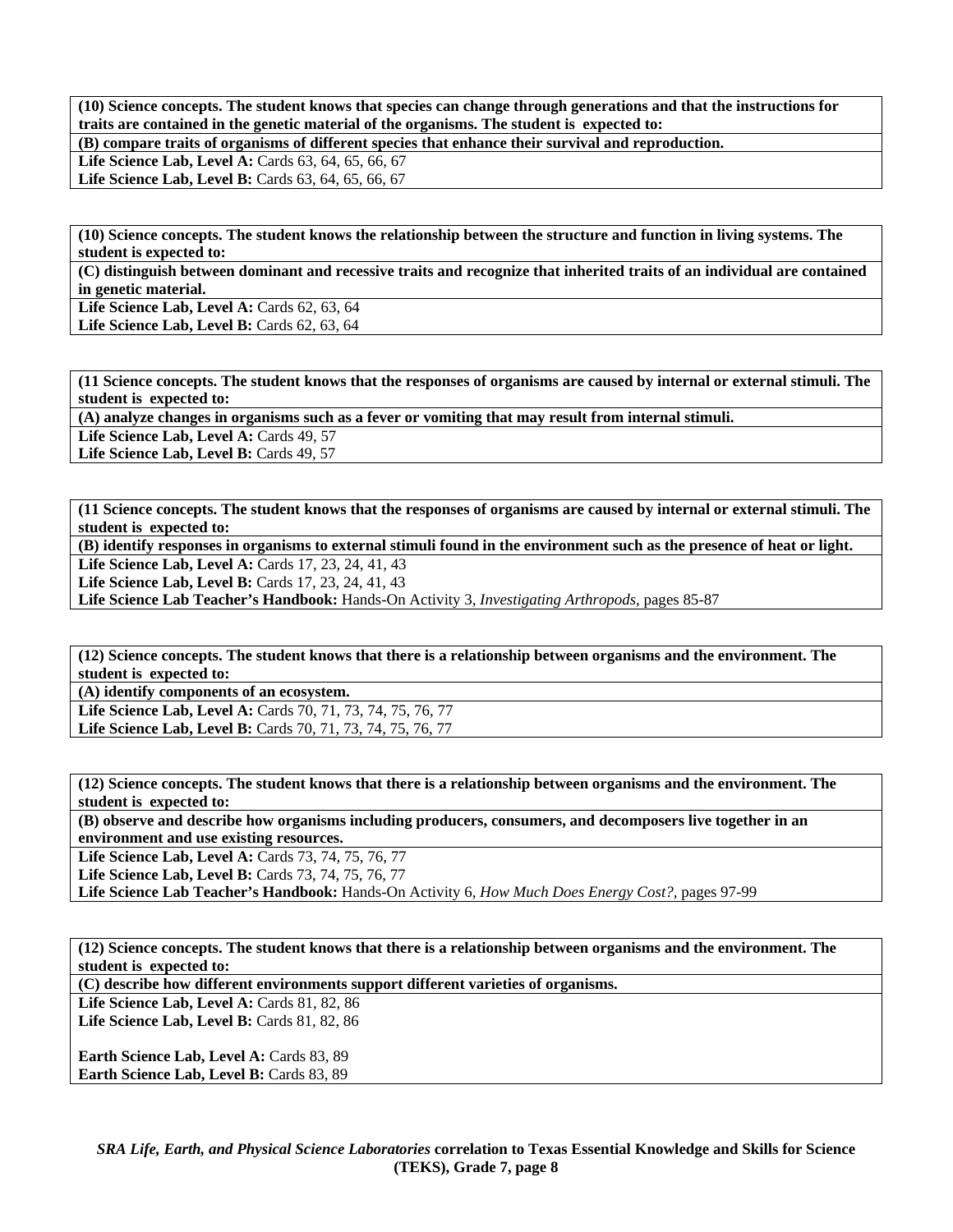**(12) Science concepts. The student knows that there is a relationship between organisms and the environment. The student is expected to:** 

**(D) observe and describe the role of ecological succession in ecosystems. Life Science Lab, Level A:** Cards 67, 80, 84, 85, 86, 87, 88 Life Science Lab, Level B: Cards 67, 80, 84, 85, 86, 87, 88

**(13) Science concepts. The student knows components of our solar system. The student is expected to: (A) identify and illustrate how the tilt of the Earth on its axis as it rotates and revolves around the Sun causes changes in seasons and the length of the day. Earth Science Lab, Level A: Card 62 Earth Science Lab, Level B: Card 62** 

**(13) Science concepts. The student knows components of our solar system. The student is expected to: (B) relate the Earth's movement and the moon's orbit to the observed cyclical phrases of the moon.** 

**Earth Science Lab, Level A: Cards 63, 64, 65** 

**Earth Science Lab, Level B: Cards 63, 64, 65** 

**(14) Science concepts. The student knows that natural events and human activity can alter Earth systems. The student is expected to:** 

**(A) describe and predict the impact of different catastrophic events on the Earth.** 

**Earth Science Lab, Level A:** Cards 14, 15, 16, 17, 24, 25, 26, 27, 28, 52, 53, 54

**Earth Science Lab, Level B:** Cards 14, 15, 16, 17, 24, 25, 26, 27, 28, 52, 53, 54

**Earth Science Lab Teacher's Handbook:** Hands-On Activity 2, *Plate Boundaries in Action,* pages 77-79; Hands-On Activity 6, *Modeling a Tornado,* pages 93-95

**(14) Science concepts. The student knows that natural events and human activity can alter Earth systems. The student is expected to:** 

**(B) analyze effects of regional erosional deposition and weathering.** 

**Earth Science Lab, Level A:** Cards 22, 24, 25, 26, 27, 28, 29 **Earth Science Lab, Level B:** Cards 22, 24, 25, 26, 27, 28, 29

**(14) Science concepts. The student knows that natural events and human activity can alter Earth systems. The student is expected to:** 

**(C) make inferences and draw conclusions about effects of human activity on Earth's renewable, non-renewable, and inexhaustible resources.** 

**Life Science Lab, Level A:** Cards 84, 85, 86, 87, 88, 89, 90 Life Science Lab, Level B: Cards 84, 85, 86, 87, 88, 89, 90 **Life Science Lab Teacher's Handbook:** Hands-On Activity 7, *The Effects of Acid Rain,* pages 101-103

**Earth Science Lab, Level A: Cards 29, 35, 37, 42, 59, 61, 85, 86, 90 Earth Science Lab, Level B:** Cards 29, 35, 37, 42, 59, 61, 85, 86, 90 **Earth Science Lab Teacher's Handbook:** Hands-On Activity 5, *What is in the Air?,* pages 89-91

**Physical Science Lab, Level A: Cards 38, 46, 47, 48, 49 Physical Science Lab, Level B: Cards 38, 46, 47, 48, 49**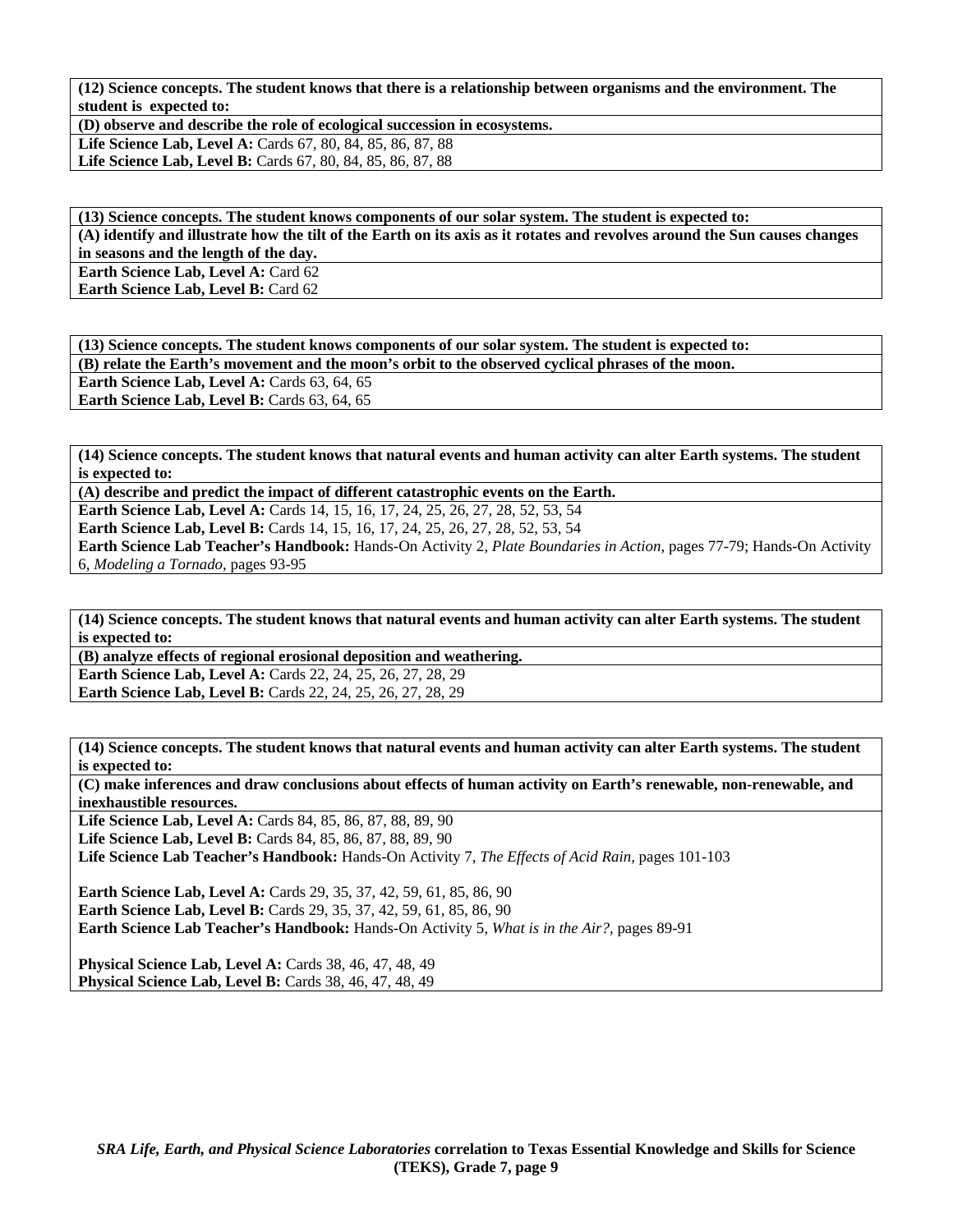## *SRA Life, Earth, and Physical Science Laboratories*  **correlation to Texas Essential Knowledge and Skills for Science (TEKS) Grade 8**

*SRA Life, Earth, and Physical Science Laboratories* provide core science content in an alternate reading format. Each *SRA Science Lab* contains 180 Science Cards covering key science concepts and vocabulary. Each lab covers 90 different science topics presented at two different reading levels to meet varied student abilities. The *Teacher's Handbook* includes hands-on inquiry activities as well as vocabulary building exercises. The *Classroom Resource CD-ROM* includes Writing Strategies in Science along with tests and vocabulary games.

**(1) Scientific processes. The student conducts field and laboratory investigations using safe, environmentally appropriate, and ethical practices. The student is expected to:** 

**(A) demonstrate safe practices during field and laboratory investigations.** 

**Life Science Lab Teacher's Handbook:** Hands-On Activity 1, *Examining Cells,* pages 77-79; Hands-On Activity 2, *Culturing Bacteria,* pages 81-83; Hands-On Activity 3, *Investigating Arthropods,* pages 85-87; Hands-On Activity 4, *Your Cardiovascular System,* pages 89-91; Hands-On Activity 5, *Making Fossils,* pages 93-95; Hands-On Activity 6, *How Much Does Energy Cost?,* pages 97-99; Hands-On Activity 7, *The Effects of Acid Rain,* pages 101-103

**Earth Science Lab Teacher's Handbook:** Hands-On Activity 1, *Identifying Minerals with the Mohs Scale,* pages 73-75; Hands-On Activity 2, *Plate Boundaries in Action,* pages 77-79; Hands-On Activity 3, *Interpreting a Topographic Map,* pages 81-83; Hands-On Activity 4, *Using Sound Waves,* pages 85-87; Hands-On Activity 5, *What is in the Air?,* pages 89-91; Hands-On Activity 6, *Modeling a Tornado,* pages 93-95; Hands-On Activity 7, *Sizes in the Solar System,* pages 97-99; Hands-On Activity 8, *Temperature, Salinity, and Water Density,* pages 101-103

**Physical Science Lab Teacher's Handbook:** Hands-On Activity 1, *Measuring pH of Acids and Bases,* pages 77-79; Hands-On Activity 2, *Chemical Reaction Rates,* pages 81-83; Hands-On Activity 3, *Energy Conversion,* pages 85-87; Hands-On Activity 4, *Reducing Friction,* pages 89-91; Hands-On Activity 5, *Making a Potato Battery,* pages 93-95; Hands-On Activity 6, *Making Sound,* pages 97-99

**(1) Scientific processes. The student conducts field and laboratory investigations using safe, environmentally appropriate, and ethical practices. The student is expected to:** 

**(B) make wise choices in the use and conservation of resources and the disposal or recycling of materials.** 

**Life Science Lab Teacher's Handbook:** Hands-On Activity 1, *Examining Cells,* pages 77-79; Hands-On Activity 2, *Culturing Bacteria,* pages 81-83; Hands-On Activity 3, *Investigating Arthropods,* pages 85-87; Hands-On Activity 4, *Your Cardiovascular System,* pages 89-91; Hands-On Activity 5, *Making Fossils,* pages 93-95; Hands-On Activity 6, *How Much Does Energy Cost?,* pages 97-99; Hands-On Activity 7, *The Effects of Acid Rain,* pages 101-103

**Earth Science Lab Teacher's Handbook:** Hands-On Activity 1, *Identifying Minerals with the Mohs Scale,* pages 73-75; Hands-On Activity 2, *Plate Boundaries in Action,* pages 77-79; Hands-On Activity 3, *Interpreting a Topographic Map,* pages 81-83; Hands-On Activity 4, *Using Sound Waves,* pages 85-87; Hands-On Activity 5, *What is in the Air?,* pages 89-91; Hands-On Activity 6, *Modeling a Tornado,* pages 93-95; Hands-On Activity 7, *Sizes in the Solar System,* pages 97-99; Hands-On Activity 8, *Temperature, Salinity, and Water Density,* pages 101-103

**Physical Science Lab Teacher's Handbook:** Hands-On Activity 1, *Measuring pH of Acids and Bases,* pages 77-79; Hands-On Activity 2, *Chemical Reaction Rates,* pages 81-83; Hands-On Activity 3, *Energy Conversion,* pages 85-87; Hands-On Activity 4, *Reducing Friction,* pages 89-91; Hands-On Activity 5, *Making a Potato Battery,* pages 93-95; Hands-On Activity 6, *Making Sound,* pages 97-99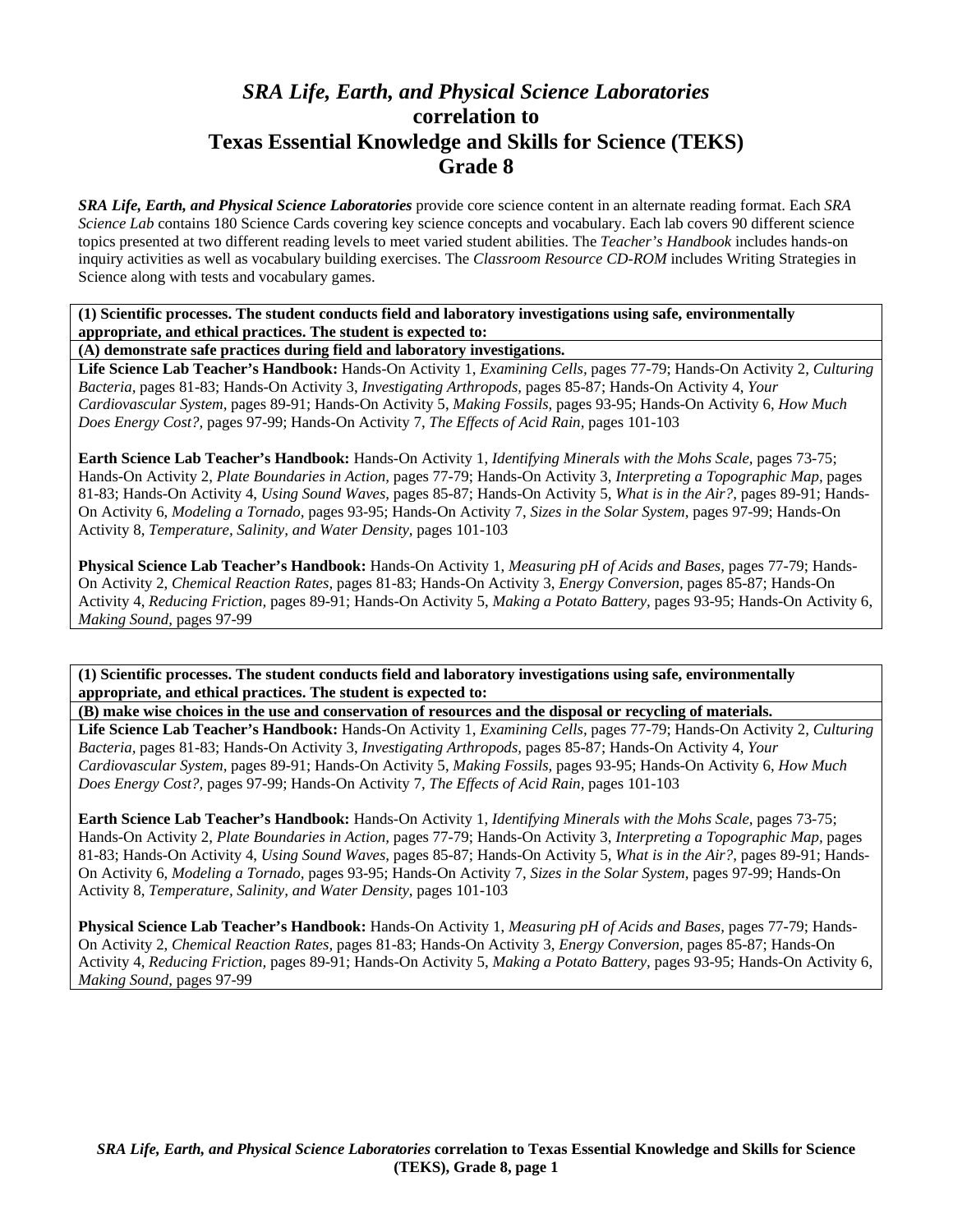**(A) plan and implement investigative procedures including asking questions, formulating testable hypotheses, and selecting and using equipment and technology.** 

**Life Science Lab Teacher's Handbook:** Hands-On Activity 1, *Examining Cells,* pages 77-79; Hands-On Activity 2, *Culturing Bacteria,* pages 81-83; Hands-On Activity 3, *Investigating Arthropods,* pages 85-87; Hands-On Activity 4, *Your Cardiovascular System,* pages 89-91; Hands-On Activity 5, *Making Fossils,* pages 93-95; Hands-On Activity 6, *How Much Does Energy Cost?,* pages 97-99; Hands-On Activity 7, *The Effects of Acid Rain,* pages 101-103

**Earth Science Lab Teacher's Handbook:** Hands-On Activity 1, *Identifying Minerals with the Mohs Scale,* pages 73-75; Hands-On Activity 2, *Plate Boundaries in Action,* pages 77-79; Hands-On Activity 3, *Interpreting a Topographic Map,* pages 81-83; Hands-On Activity 4, *Using Sound Waves,* pages 85-87; Hands-On Activity 5, *What is in the Air?,* pages 89-91; Hands-On Activity 6, *Modeling a Tornado,* pages 93-95; Hands-On Activity 7, *Sizes in the Solar System,* pages 97-99; Hands-On Activity 8, *Temperature, Salinity, and Water Density,* pages 101-103

**Physical Science Lab Teacher's Handbook:** Hands-On Activity 1, *Measuring pH of Acids and Bases,* pages 77-79; Hands-On Activity 2, *Chemical Reaction Rates,* pages 81-83; Hands-On Activity 3, *Energy Conversion,* pages 85-87; Hands-On Activity 4, *Reducing Friction,* pages 89-91; Hands-On Activity 5, *Making a Potato Battery,* pages 93-95; Hands-On Activity 6, *Making Sound,* pages 97-99

**Classroom Resource CD-ROM:** Writing Strategy 8

**(2) Scientific processes. The student uses scientific inquiry methods during field and laboratory investigations. The student is expected to:** 

**(B) collect information by observing and measuring.** 

**Life Science Lab Teacher's Handbook:** Hands-On Activity 1, *Examining Cells,* pages 77-79; Hands-On Activity 2, *Culturing Bacteria,* pages 81-83; Hands-On Activity 3, *Investigating Arthropods,* pages 85-87; Hands-On Activity 4, *Your Cardiovascular System,* pages 89-91; Hands-On Activity 5, *Making Fossils,* pages 93-95; Hands-On Activity 7, *The Effects of Acid Rain,* pages 101-103

**Earth Science Lab Teacher's Handbook:** Hands-On Activity 1, *Identifying Minerals with the Mohs Scale,* pages 73-75; Hands-On Activity 2, *Plate Boundaries in Action,* pages 77-79; Hands-On Activity 3, *Interpreting a Topographic Map,* pages 81-83; Hands-On Activity 4, *Using Sound Waves,* pages 85-87; Hands-On Activity 5, *What is in the Air?,* pages 89-91; Hands-On Activity 6, *Modeling a Tornado,* pages 93-95; Hands-On Activity 7, *Sizes in the Solar System,* pages 97-99; Hands-On Activity 8, *Temperature, Salinity, and Water Density,* pages 101-103

**Physical Science Lab Teacher's Handbook:** Hands-On Activity 1, *Measuring pH of Acids and Bases,* pages 77-79; Hands-On Activity 2, *Chemical Reaction Rates,* pages 81-83; Hands-On Activity 3, *Energy Conversion,* pages 85-87; Hands-On Activity 4, *Reducing Friction,* pages 89-91; Hands-On Activity 5, *Making a Potato Battery,* pages 93-95; Hands-On Activity 6, *Making Sound,* pages 97-99

**Classroom Resource CD-ROM:** Writing Strategy 11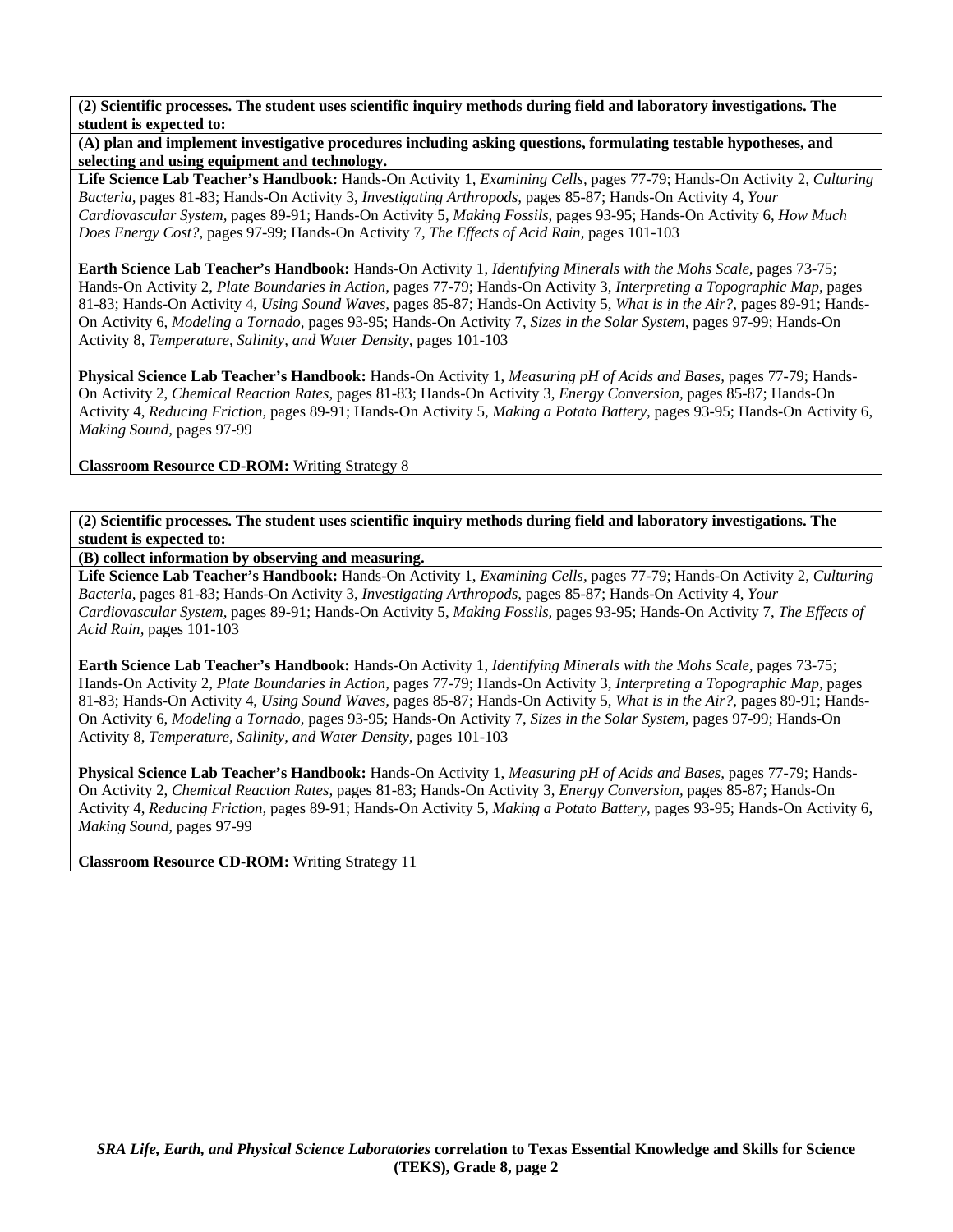**(C) organize, analyze, evaluate, make inferences, and predict trends from direct and indirect evidence.** 

**Life Science Lab Teacher's Handbook:** Hands-On Activity 1, *Examining Cells,* pages 77-79; Hands-On Activity 2, *Culturing Bacteria,* pages 81-83; Hands-On Activity 3, *Investigating Arthropods,* pages 85-87; Hands-On Activity 4, *Your Cardiovascular System,* pages 89-91; Hands-On Activity 5, *Making Fossils,* pages 93-95; Hands-On Activity 6, *How Much Does Energy Cost?,* pages 97-99; Hands-On Activity 7, *The Effects of Acid Rain,* pages 101-103

**Earth Science Lab Teacher's Handbook:** Hands-On Activity 1, *Identifying Minerals with the Mohs Scale,* pages 73-75; Hands-On Activity 2, *Plate Boundaries in Action,* pages 77-79; Hands-On Activity 3, *Interpreting a Topographic Map,* pages 81-83; Hands-On Activity 4, *Using Sound Waves,* pages 85-87; Hands-On Activity 5, *What is in the Air?,* pages 89-91; Hands-On Activity 6, *Modeling a Tornado,* pages 93-95; Hands-On Activity 7, *Sizes in the Solar System,* pages 97-99; Hands-On Activity 8, *Temperature, Salinity, and Water Density,* pages 101-103

**Physical Science Lab Teacher's Handbook:** Hands-On Activity 1, *Measuring pH of Acids and Bases,* pages 77-79; Hands-On Activity 2, *Chemical Reaction Rates,* pages 81-83; Hands-On Activity 3, *Energy Conversion,* pages 85-87; Hands-On Activity 4, *Reducing Friction,* pages 89-91; Hands-On Activity 5, *Making a Potato Battery,* pages 93-95; Hands-On Activity 6, *Making Sound,* pages 97-99

**(2) Scientific processes. The student uses scientific inquiry methods during field and laboratory investigations. The student is expected to:** 

#### **(D) communicate valid conclusions.**

**Life Science Lab Teacher's Handbook:** Hands-On Activity 1, *Examining Cells,* pages 77-79; Hands-On Activity 2, *Culturing Bacteria,* pages 81-83; Hands-On Activity 3, *Investigating Arthropods,* pages 85-87; Hands-On Activity 4, *Your Cardiovascular System,* pages 89-91; Hands-On Activity 5, *Making Fossils,* pages 93-95; Hands-On Activity 6, *How Much Does Energy Cost?,* pages 97-99; Hands-On Activity 7, *The Effects of Acid Rain,* pages 101-103

**Earth Science Lab Teacher's Handbook:** Hands-On Activity 1, *Identifying Minerals with the Mohs Scale,* pages 73-75; Hands-On Activity 2, *Plate Boundaries in Action,* pages 77-79; Hands-On Activity 3, *Interpreting a Topographic Map,* pages 81-83; Hands-On Activity 4, *Using Sound Waves,* pages 85-87; Hands-On Activity 5, *What is in the Air?,* pages 89-91; Hands-On Activity 6, *Modeling a Tornado,* pages 93-95; Hands-On Activity 7, *Sizes in the Solar System,* pages 97-99; Hands-On Activity 8, *Temperature, Salinity, and Water Density,* pages 101-103

**Physical Science Lab Teacher's Handbook:** Hands-On Activity 1, *Measuring pH of Acids and Bases,* pages 77-79; Hands-On Activity 2, *Chemical Reaction Rates,* pages 81-83; Hands-On Activity 3, *Energy Conversion,* pages 85-87; Hands-On Activity 4, *Reducing Friction,* pages 89-91; Hands-On Activity 5, *Making a Potato Battery,* pages 93-95; Hands-On Activity 6, *Making Sound,* pages 97-99

**Classroom Resource CD-ROM:** Writing Strategy 18

**(2) Scientific processes. The student uses scientific inquiry methods during field and laboratory investigations. The student is expected to:** 

**(E) construct graphs, tables, maps, and charts using tools including computers to organize, examine, and evaluate data. Life Science Lab Teacher's Handbook:** Hands-On Activity 2, *Culturing Bacteria,* pages 81-83; Hands-On Activity 3, *Investigating Arthropods,* pages 85-87; Hands-On Activity 4, *Your Cardiovascular System,* pages 89-91; Hands-On Activity 7, *The Effects of Acid Rain,* pages 101-103

**Earth Science Lab Teacher's Handbook:** Hands-On Activity 1, *Identifying Minerals with the Mohs Scale,* pages 73-75; Hands-On Activity 5, *What is in the Air?,* pages 89-91; Hands-On Activity 7, *Sizes in the Solar System,* pages 97-99; Hands-On Activity 8, *Temperature, Salinity, and Water Density,* pages 101-103

**Physical Science Lab Teacher's Handbook:** Hands-On Activity 1, *Measuring pH of Acids and Bases,* pages 77-79; Hands-On Activity 2, *Chemical Reaction Rates,* pages 81-83; Hands-On Activity 3, *Energy Conversion,* pages 85-87; Hands-On Activity 4, *Reducing Friction,* pages 89-91; Hands-On Activity 6, *Making Sound,* pages 97-99 **Classroom Resource CD-ROM:** Writing Strategy 5, 16, 22, 24

*SRA Life, Earth, and Physical Science Laboratories* **correlation to Texas Essential Knowledge and Skills for Science (TEKS), Grade 8, page 3**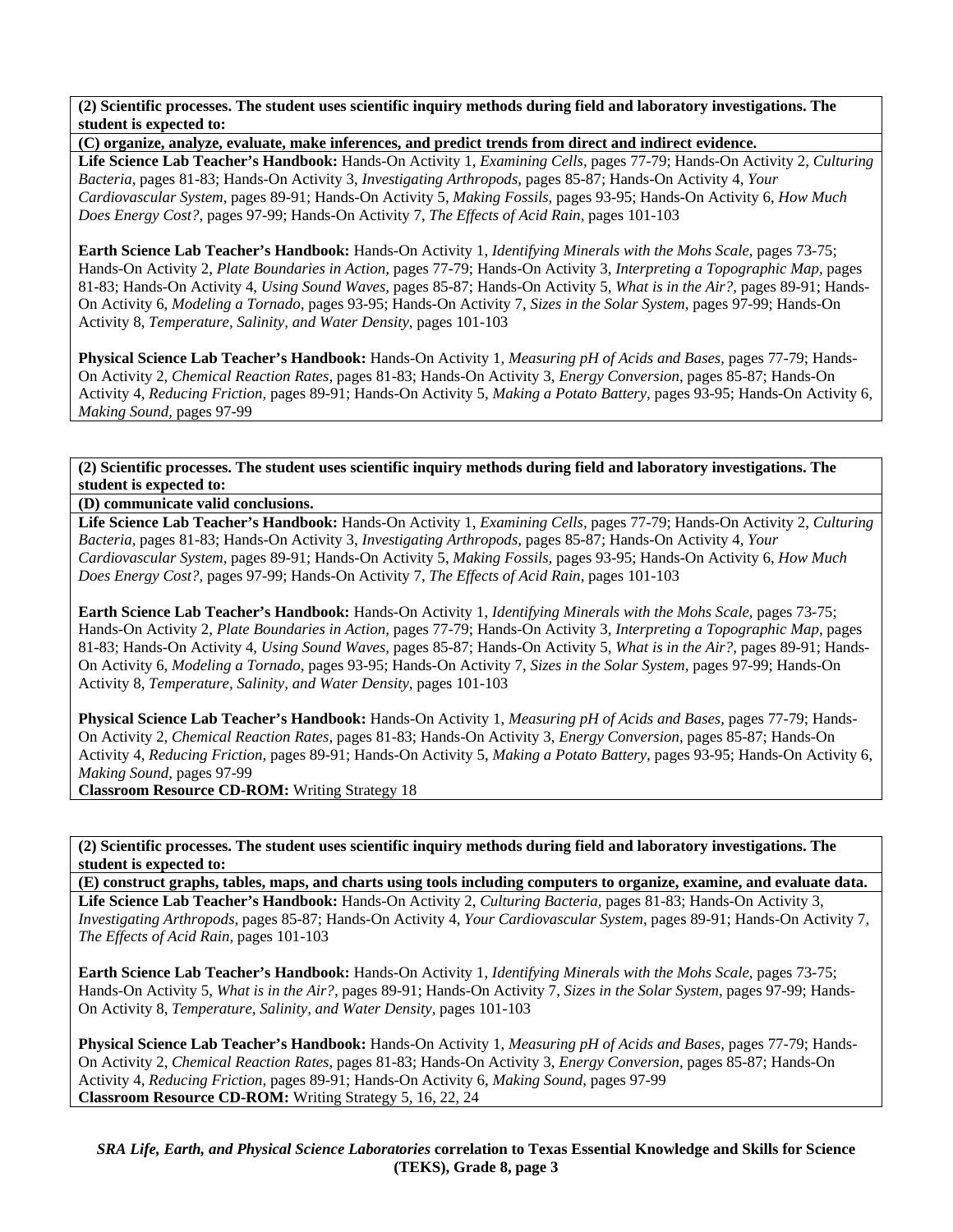**(A) analyze, review, and critique scientific explanations, including hypotheses and theories, as to their strengths and weaknesses using scientific evidence and information.** 

**Earth Science Lab, Level A: Cards 10, 68, 72, 78 Earth Science Lab, Level B: Cards 10, 68, 72, 78** 

Physical Science Lab, Level A: Cards 3, 53, 59 **Physical Science Lab, Level B: Cards 3, 53, 59 Physical Science Lab Teacher's Handbook:** Hands-On Activity 2, *Chemical Reaction Rates,* pages 81-83; Hands-On Activity 3, *Energy Conversion,* pages 85-87

**(3) Scientific processes. The student uses critical thinking and scientific problem solving to make informed decisions. The student is expected to:** 

**(B) draw inferences based on data related to promotional materials for products and services.** 

This concept is not covered at this level.

**(3) Scientific processes. The student uses critical thinking and scientific problem solving to make informed decisions. The student is expected to:** 

**(C) represent the natural world using models and identify their limitations.** 

**Life Science Lab Teacher's Handbook:** Hands-On Activity 4, *Your Cardiovascular System,* pages 89-91; Hands-On Activity 5, *Making Fossils,* pages 93-95; Hands-On Activity 6, *How Much Does Energy Cost?,* pages 97-99

**Earth Science Lab Teacher's Handbook:** Hands-On Activity 2, *Plate Boundaries in Action,* pages 77-79; Hands-On Activity 6, *Modeling a Tornado,* pages 93-95; Hands-On Activity 7, *Sizes in the Solar System,* pages 97-99

**Physical Science Lab Teacher's Handbook:** Hands-On Activity 5, *Making a Potato Battery,* pages 93-95; Hands-On Activity 6, *Making Sound,* pages 97-99

**Classroom Resource CD-ROM:** Writing Strategy 20

**(3) Scientific processes. The student uses critical thinking and scientific problem solving to make informed decisions. The student is expected to:** 

**(D) evaluate the impact of research on scientific thought, society, and the environment.**  Life Science Lab, Level A: Cards 5, 49, 59, 64, 69, 83, 87, 88, 89, 90

Life Science Lab, Level B: Cards 5, 49, 59, 64, 69, 83, 87, 88, 89, 90

**Earth Science Lab, Level A:** Cards 16, 20, 31, 37, 51, 54, 68, 70, 72, 79, 80, 81, 88 **Earth Science Lab, Level B:** Cards 16, 20, 31, 37, 51, 54, 58, 70, 72, 79, 80, 81, 88

**Physical Science Lab, Level A:** Cards 34, 38, 46, 47, 48, 49, 70, 72, 73, 76, 81, 84, 90 **Physical Science Lab, Level B:** Cards 34, 38, 46, 47, 48, 49, 70, 72, 73, 76, 81, 84, 90 **Physical Science Lab Teacher's Handbook:** Hands-On Activity 3, *Energy Conversion,* pages 85-87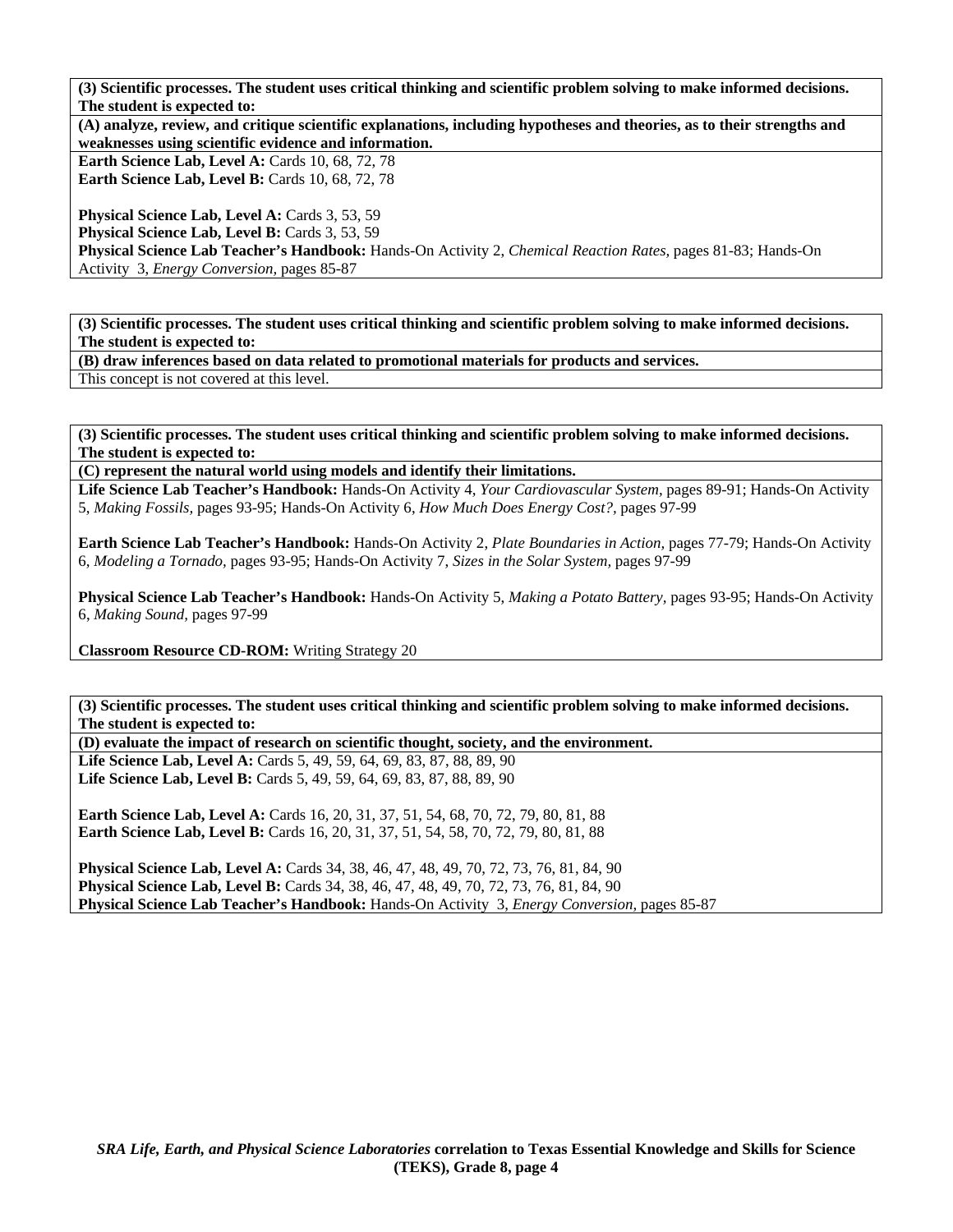Life Science Lab, Level A: Cards 2, 5, 46, 59 **Life Science Lab, Level B:** Cards 2, 5, 46, 59

**Earth Science Lab, Level A: Cards 10, 68, 72, 78 Earth Science Lab, Level B: Cards 10, 68, 72, 78** 

Physical Science Lab, Level A: Cards 3, 7, 17, 55 Physical Science Lab, Level B: Cards 3, 7, 17, 55

**(4) Scientific processes. The student knows how to use a variety of tools and methods to conduct scientific inquiry. The student is expected to:** 

**(A) collect, record, and analyze information using tools including beakers, Petri dishes, meter sticks, graduated cylinders, weather instruments, hot plates, dissecting equipment, test tubes, safety goggles, spring scales, balances, microscopes, telescopes, thermometers, calculators, field equipment, computers, computer probes, water test kits, and timing devices.** 

**Life Science Lab Teacher's Handbook:** Hands-On Activity 1, *Examining Cells,* pages 77-79; Hands-On Activity 2, *Culturing Bacteria,* pages 81-83; Hands-On Activity 3, *Investigating Arthropods,* pages 85-87; Hands-On Activity 4, *Your Cardiovascular System,* pages 89-91; Hands-On Activity 5, *Making Fossils,* pages 93-95; Hands-On Activity 6, *How Much Does Energy Cost?,* pages 97-99; Hands-On Activity 7, *The Effects of Acid Rain,* pages 101-103

**Earth Science Lab Teacher's Handbook:** Hands-On Activity 1, *Identifying Minerals with the Mohs Scale,* pages 73-75; Hands-On Activity 2, *Plate Boundaries in Action,* pages 77-79; Hands-On Activity 3, *Interpreting a Topographic Map,* pages 81-83; Hands-On Activity 4, *Using Sound Waves,* pages 85-87; Hands-On Activity 5, *What is in the Air?,* pages 89-91; Hands-On Activity 6, *Modeling a Tornado,* pages 93-95; Hands-On Activity 7, *Sizes in the Solar System,* pages 97-99; Hands-On Activity 8, *Temperature, Salinity, and Water Density,* pages 101-103

**Physical Science Lab Teacher's Handbook:** Hands-On Activity 1, *Measuring pH of Acids and Bases,* pages 77-79; Hands-On Activity 2, *Chemical Reaction Rates,* pages 81-83; Hands-On Activity 3, *Energy Conversion,* pages 85-87; Hands-On Activity 4, *Reducing Friction,* pages 89-91; Hands-On Activity 5, *Making a Potato Battery,* pages 93-95; Hands-On Activity 6, *Making Sound,* pages 97-99

**(4) Scientific processes. The student knows how to use a variety of tools and methods to conduct scientific inquiry. The student is expected to:** 

**(B) extrapolate from collected information to make predictions.** 

**Life Science Lab Teacher's Handbook:** Hands-On Activity 2, *Culturing Bacteria,* pages 81-83; Hands-On Activity 4, *Your Cardiovascular System,* pages 89-91; Hands-On Activity 6, *How Much Does Energy Cost?,* pages 97-99

**Earth Science Lab Teacher's Handbook:** Hands-On Activity 7, *Sizes in the Solar System,* pages 97-99

**Physical Science Lab Teacher's Handbook:** Hands-On Activity 3, *Energy Conversion,* pages 85-87

**(5) Science concepts. The student knows that relationships exist between science and technology. The student is expected to:** 

**(A) identify a design problem and propose a solution.** 

**(B) design and test a model to solve the problem.** 

**(C) evaluate the model and make recommendations for improving the model.** 

This concept is not covered at this level.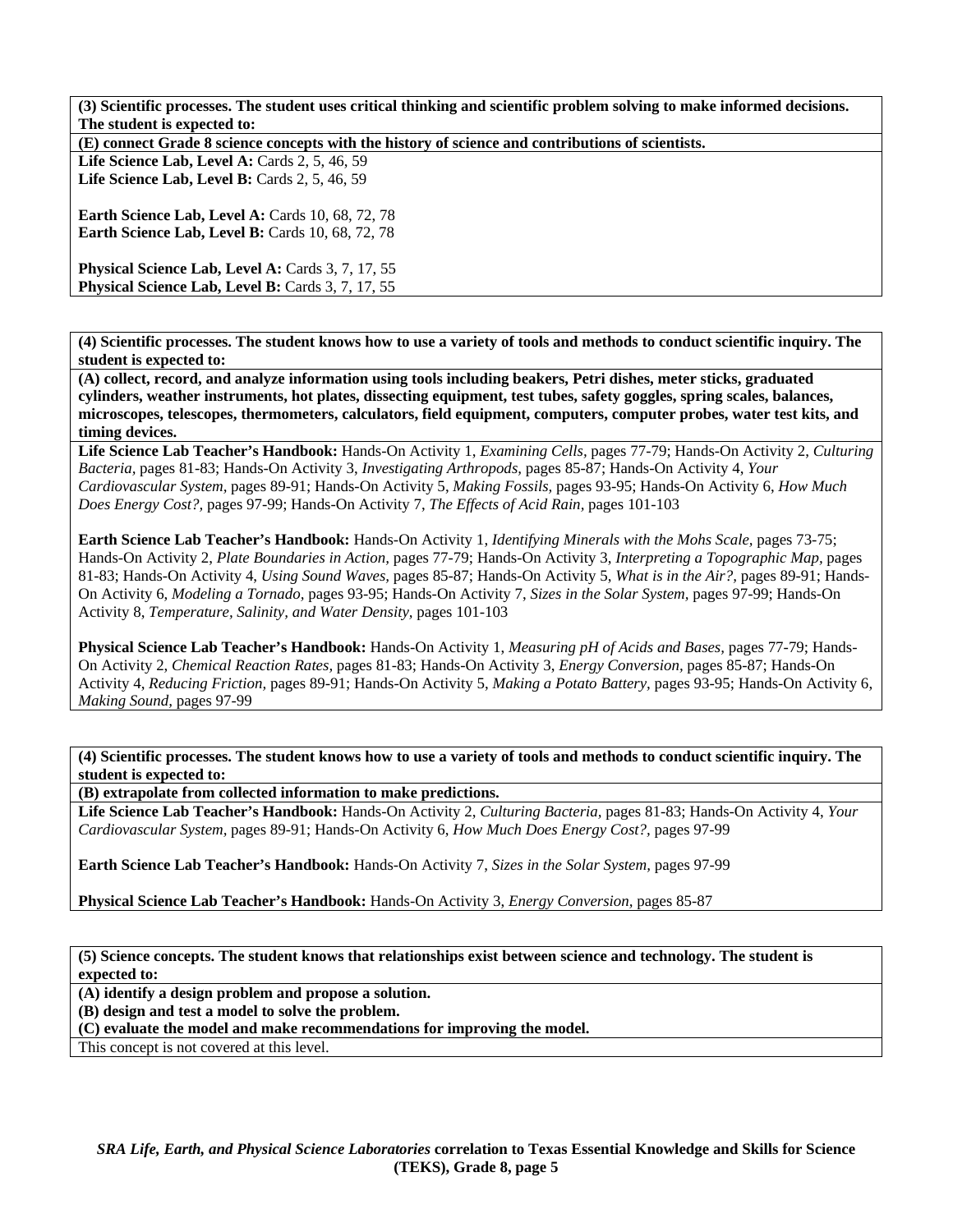**(6) Science concepts. The student knows that interdependence occurs among living systems. The student is expected to: (A) describe interactions among systems in the human organism. Life Science Lab, Level A:** Cards 45, 46, 47, 48, 49, 50, 51, 52, 53, 54, 55, 56, 57, 58 Life Science Lab, Level B: Cards 45, 46, 47, 48, 49, 50, 51, 52, 53, 54, 55, 56, 57, 58 **Life Science Lab Teacher's Handbook:** Hands-On Activity 4, *Your Cardiovascular System,* pages 89-91

**(6) Science concepts. The student knows that interdependence occurs among living systems. The student is expected to: (B) identify feedback mechanisms that maintain equilibrium of systems such as body temperature, turgor pressure, and chemical reactions.** 

Life Science Lab, Level A: Cards 34, 47, 49, 57

**Life Science Lab, Level B:** Cards 34, 47, 49, 57

**Life Science Lab Teacher's Handbook:** Hands-On Activity 4, *Your Cardiovascular System,* pages 89-91

**Physical Science Lab, Level A:** Cards 27, 28, 29, 37 **Physical Science Lab, Level B:** Cards 27, 28, 29, 37 **Physical Science Lab Teacher's Handbook:** Hands-On Activity 2, *Chemical Reaction Rates,* pages 81-83

**(6) Science concepts. The student knows that interdependence occurs among living systems. The student is expected to: (C) describe interactions within ecosystems.** 

**Life Science Lab, Level A:** Cards 72, 73, 74, 75, 76, 77, 78, 79, 80, 81, 82, 84, 86, 87, 88, 89, 90 **Life Science Lab, Level B:** Cards 72, 73, 74, 75, 76, 77, 78, 79, 80, 81, 82, 84, 86, 87, 88, 89, 90 **Life Science Lab Teacher's Handbook:** Hands-On Activity 6, *How Much Does Energy Cost?,* pages 97-99; Hands-On Activity 7, *The Effects of Acid Rain,* pages 101-103

**(7) Science concepts. The student knows that there is a relationship between force and motion. The student is expected to:** 

**(A) demonstrate how unbalanced forces cause changes in the speed or direction of an object's motion.** 

**Physical Science Lab, Level A:** Cards 50, 54, 55, 56, 57, 63, 64 **Physical Science Lab, Level B:** Cards 50, 54, 55, 56, 57, 63, 64

**Physical Science Lab Teacher's Handbook:** Hands-On Activity 4, *Reducing Friction,* pages 89-91

**(7) Science concepts. The student knows that there is a relationship between force and motion. The student is expected to:** 

**(B) recognize that waves are generated and can travel through different media. Physical Science Lab, Level A:** Cards 77, 78, 79, 80, 81, 82, 83, 84, 85, 86, 87, 88, 89, 90 **Physical Science Lab, Level B:** Cards 77, 78, 79, 80, 81, 82, 83, 84, 85, 86, 87, 88, 89, 90 **Physical Science Lab Teacher's Handbook:** Hands-On Activity 6, *Making Sound,* pages 97-99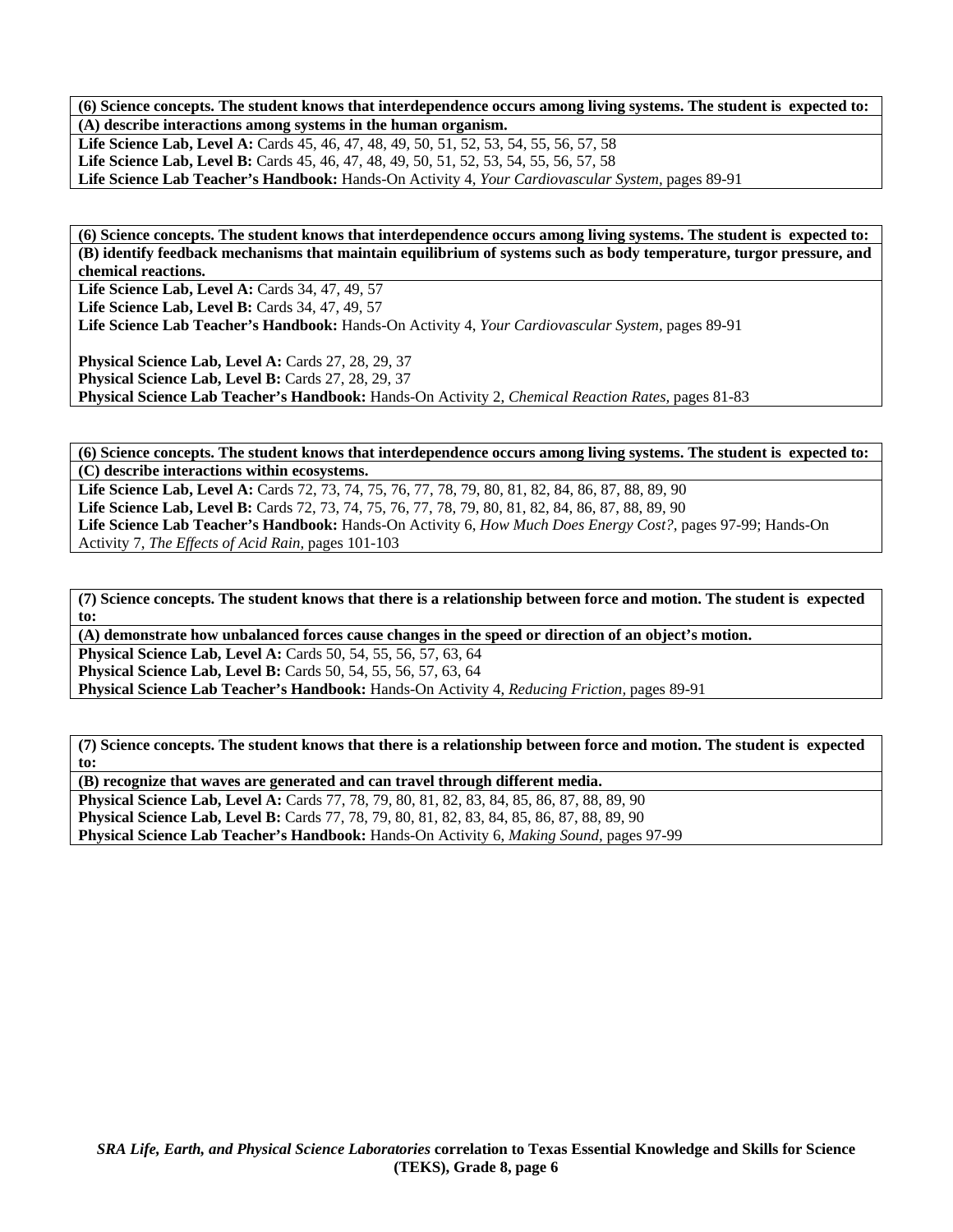**(8) Science concepts. The student knows that matter is composed of atoms. The student is expected to: (A) describe the structure and parts of an atom. Physical Science Lab, Level A:** Cards 3, 4, 21, 22, 23, 24, 25, 26 **Physical Science Lab, Level B:** Cards 3, 4, 21, 22, 23, 24, 25, 26

**(8) Science concepts. The student knows that matter is composed of atoms. The student is expected to: (B) identify the properties of an atom including mass and electrical charge. Physical Science Lab, Level A:** Cards 3, 21, 22, 23, 24, 25, 26 **Physical Science Lab, Level B:** Cards 3, 21, 22, 23, 24, 25, 26

**(9) The student knows that substances have physical and chemical properties. The student is expected to: (A) demonstrate that substances may react chemically to form new substances. Physical Science Lab, Level A:** Cards 9, 11, 27, 28, 29, 30, 31, 32 **Physical Science Lab, Level B:** Cards 9, 11, 27, 28, 29, 30, 31, 32 **Physical Science Lab Teacher's Handbook:** Hands-On Activity 2, *Chemical Reaction Rates,* pages 81-83

**(9) The student knows that substances have physical and chemical properties. The student is expected to: (B) interpret information on the periodic table to understand that physical properties are used to group elements. Physical Science Lab, Level A: Cards 17, 18, 19, 20** Physical Science Lab, Level B: Cards 17, 18, 19, 20

**(9) The student knows that substances have physical and chemical properties. The student is expected to: (C) recognize the importance of formulas and equations to express what happens in a chemical reaction.**  Physical Science Lab, Level A: Cards 27, 28, 29 **Physical Science Lab, Level B: Cards 27, 28, 29 Physical Science Lab Teacher's Handbook:** Hands-On Activity 2, *Chemical Reaction Rates,* pages 81-83

**(9) The student knows that substances have physical and chemical properties. The student is expected to: (D) identify that physical and chemical properties influence the development and application of everyday materials such as cooking surfaces, insulation, adhesives, and plastics. Physical Science Lab, Level A:** Cards 5, 14, 15, 16, 18, 19, 20, 25, 26, 33, 34, 35 **Physical Science Lab, Level B:** Cards 5, 14, 15, 16, 18, 19, 20, 25, 26, 33, 34, 35

**(10) The student knows that complex interactions occur between matter and energy. The student is expected to: (A) illustrate interactions between matter and energy including specific heat. Physical Science Lab, Level A:** Cards 36, 37, 38, 39, 40, 41, 42, 43, 45, 46, 47, 48, 49 **Physical Science Lab, Level B:** Cards 36, 37, 38, 39, 40, 41, 42, 43, 45, 46, 47, 48, 49 **Physical Science Lab Teacher's Handbook:** Hands-On Activity 3, *Energy Conversion,* pages 85-87

**(10) The student knows that complex interactions occur between matter and energy. The student is expected to: (B) describe interactions among solar, weather, and ocean systems.** 

**Earth Science Lab, Level A:** Cards 37, 38, 39, 40, 41, 42, 43, 44, 45, 46, 47, 48, 49, 52, 53, 54, 58, 59, 60, 61, 87 **Earth Science Lab, Level B:** Cards 37, 38, 39, 40, 41, 42, 43, 44, 45, 46, 47, 48, 49, 52, 53, 54, 58, 59, 60, 61, 87 **Earth Science Lab Teacher's Handbook:** Hands-On Activity 5, *What is in the Air?,* pages 89-91; Hands-On Activity 6, *Modeling a Tornado,* pages 93-95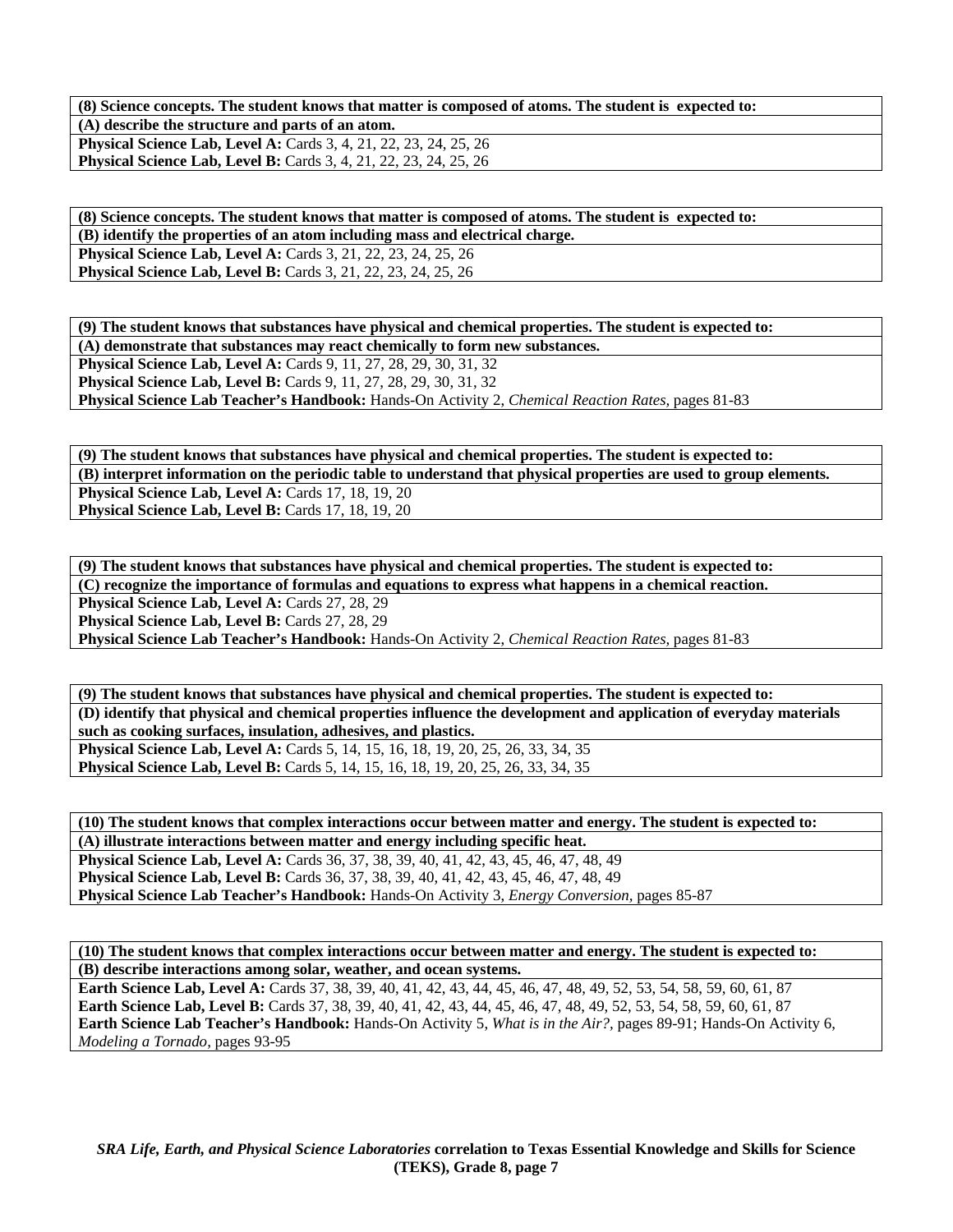**(10) The student knows that complex interactions occur between matter and energy. The student is expected to: (C) identify and demonstrate that loss or gain of heat energy occurs during exothermic and endothermic chemical reactions.** 

Physical Science Lab, Level A: Card 28 **Physical Science Lab, Level B: Card 28** 

**(11) Science concepts. The student knows the traits of species can change through generations and that the instructions for traits are contained in the genetic material of the organism. The student is expected to:** 

**(A) identify that change in environmental conditions can affect the survival of individuals and of species.** 

Life Science Lab, Level A: Cards 84, 85, 86, 87, 88, 89, 90

Life Science Lab, Level B: Cards 84, 85, 86, 87, 88, 89, 90

**Life Science Lab Teacher's Handbook:** Hands-On Activity 7, *The Effects of Acid Rain,* pages 101-103

**Earth Science Lab, Level A: Cards 15, 17, 37, 42, 52, 53, 54, 59, 60, 61, 86 Earth Science Lab, Level B:** Cards 15, 17, 37, 42, 52, 53, 54, 59, 60, 61, 86 **Earth Science Lab Teacher's Handbook:** Hands-On Activity 5, *What is in the Air?,* pages 89-91; Hands-On Activity 6, *Modeling a Tornado,* pages 93-95

**(11) Science concepts. The student knows the traits of species can change through generations and that the instructions for traits are contained in the genetic material of the organism. The student is expected to:** 

**(B) distinguish between inherited traits and other characteristics that result from interaction with the environment.**  Life Science Lab, Level A: Cards 23, 24, 41, 43, 65, 66

Life Science Lab, Level B: Cards 23, 24, 41, 43, 65, 66

**(11) Science concepts. The student knows the traits of species can change through generations and that the instructions for traits are contained in the genetic material of the organism. The student is expected to:** 

**(C) make predictions about possible outcomes of various genetic combinations of inherited characteristics.** 

Life Science Lab, Level A: Cards 62, 63 Life Science Lab, Level B: Cards 62, 63

**(12) Science concepts. The student knows that cycles exist in Earth Systems. The student is expected to: (A) analyze and predict the sequence of events in the lunar and rock cycles. Earth Science Lab, Level A: Cards 9, 64 Earth Science Lab, Level B: Cards 9, 64** 

**(12) Science concepts. The student knows that cycles exist in Earth Systems. The student is expected to: (B) relate the role of oceans to climate changes. Earth Science Lab, Level A: Cards 40, 41, 54, 55, 56, 57, 58, 60, 87 Earth Science Lab, Level B:** Cards 40, 41, 54, 55, 56, 57, 58, 60, 87

**(12) Science concepts. The student knows that cycles exist in Earth Systems. The student is expected to: (C) predict the results of modifying the Earth's nitrogen, water, and carbon cycles.**  Life Science Lab, Level A: Cards 78, 79 Life Science Lab, Level B: Cards 78, 79 **Earth Science Lab, Level A: Card 47** 

**Earth Science Lab, Level B: Card 47**